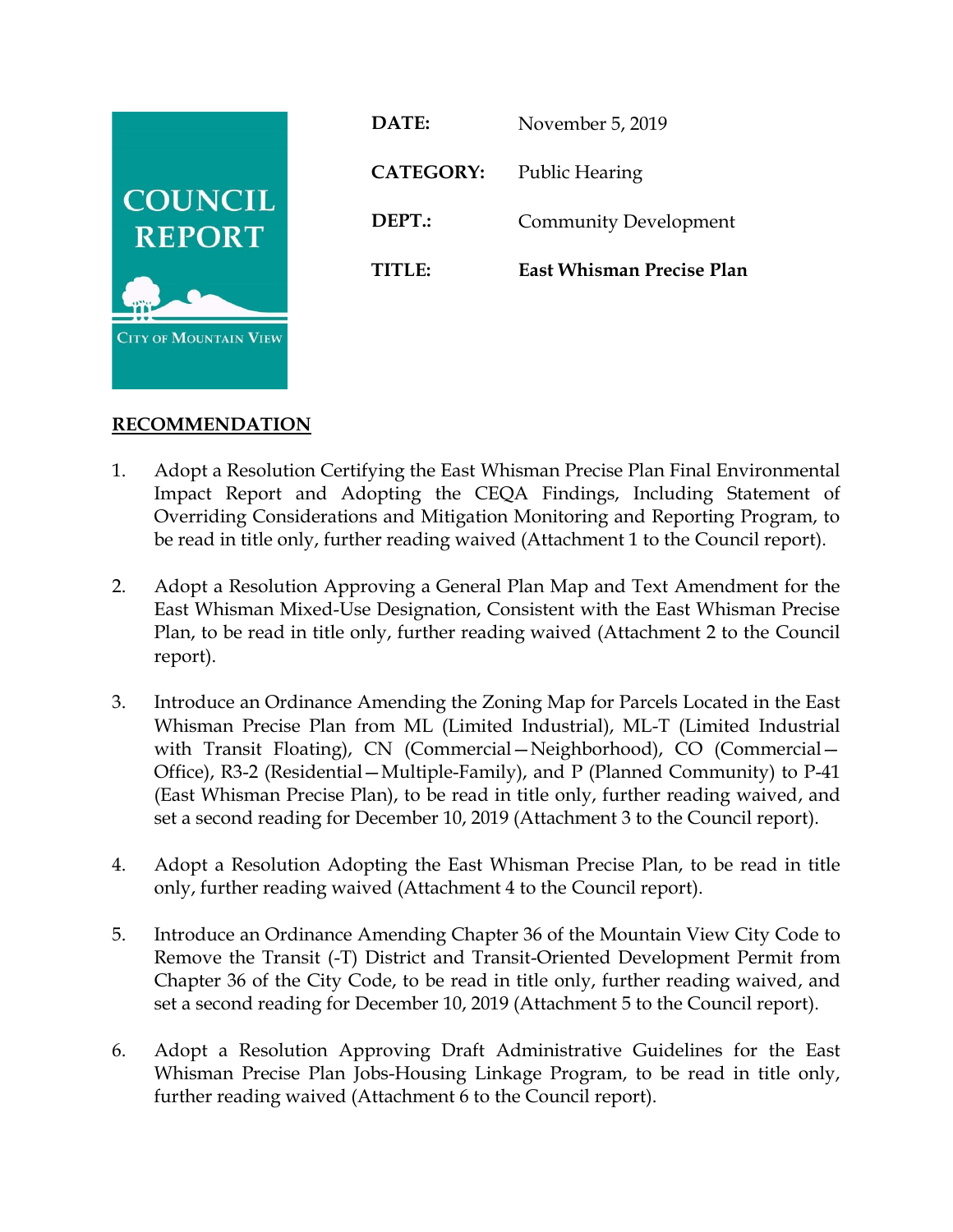7. Adopt a Resolution Approving a Minimum Value for Community Benefits Provided by East Whisman Precise Plan Bonus FAR Development, to be read in title only, further reading waived (Attachment 7 to the Council report).

### **PROJECT OVERVIEW**

• The Precise Plan establishes a new vision for the area (Figure 1), including new residential and neighborhood commercial uses, affordable housing, new parks and open space, and new multi-modal transportation improvements.



#### **Figure 1: Map of Precise Plan Area**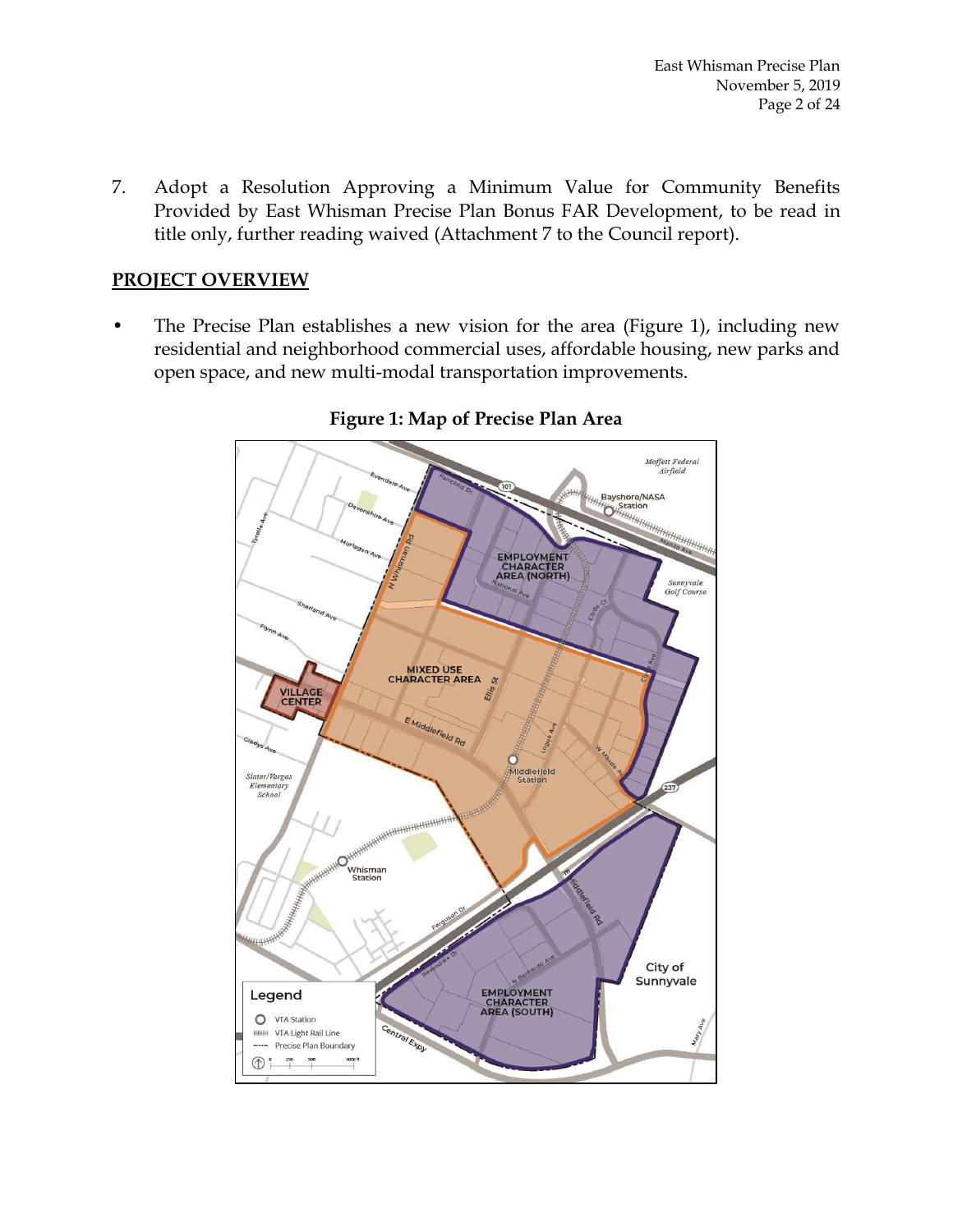- The Plan creates a high-intensity, mixed-use core adjacent to the Middlefield Light Rail Station highlighted by a central open area for public gathering and shopping and dining activity.
- Development adjacent to Whisman Road will be lower-intensity, transitioning down to the scale of adjacent neighborhoods.
- Office areas in the north and south will include new campuses with high-quality site design and new public paths.
- The Plan's vision for the Village Center at Whisman Road and Middlefield Road maintains its neighborhood-serving role, adding a new mix of uses and public gathering areas.
- Character Area targets include 5,000 new residential units, 1,000 of which will be affordable, 2 million square feet of office, 100,000 square feet of new neighborhood commercial, and 30 acres of parks and open space.

# **BACKGROUND**

The East Whisman Precise Plan process started in March 2016 and has included two community workshops, many stakeholder meetings, and 16 EPC and City Council Study Sessions. For an overview of prior workshops and meetings, see Attachment 8.

The Public Draft of the Precise Plan was released on April 8, 2019. The Draft Environmental Impact Report (DEIR) was released on June 7, 2019. The EPC reviewed the draft Precise Plan on April 17, 2019 and June 19, 2019 (along with the DEIR), and the Bicycle/Pedestrian Advisory Committee reviewed the draft Precise Plan on April 24, 2019. Detailed comments from those meetings are provided in Attachment 9.

The Final Draft Plan and related materials were publicly released on September 20, 2019.

# **Environmental Planning Commission (EPC) Meeting—October 2, 2019**

The EPC reviewed the draft Precise Plan and recommended approval with the modifications included in the Resolution in Attachment 4. EPC comments on specific topics are provided in the Analysis section below.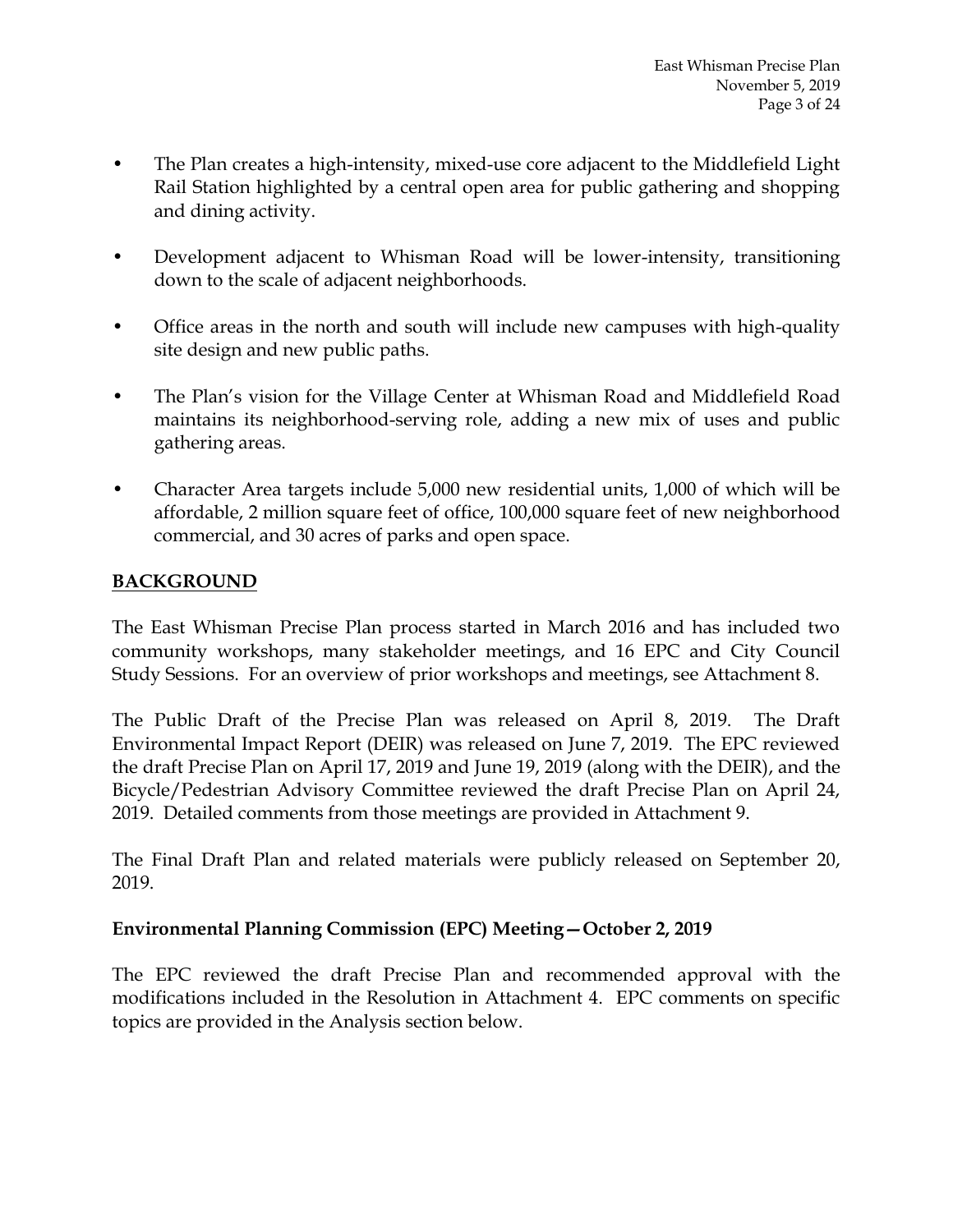Five members of the public spoke. Key comments included the following:

- One community member expressed concern that there were too many traffic impacts and not enough traffic improvements proposed in the Precise Plan.
- Another community member recommended that the Plan include standards to reduce the effect of airplane noise on interior spaces.
- A representative from the Los Altos School District explained that the transfer of development rights program is critical for them, and it is troubling to hear concerns from the project developers.
- A representative from SummerHill (one of the LASD TDR developers) explained how the LASD TDR program is being undermined and recommended that residential projects receive the same or similar benefit as if they were not in the program.
- A representative of other LASD TDR projects reiterated the concern about how the program is intersecting with the Precise Plan.

# **Public Comment Received**

Since the last round of EPC and City Council meetings, the City has received letters from multiple agencies and stakeholders within the DEIR public comment period. These letters and staff responses are included in the Final EIR (Attachment 1). Several letters are narrowly responding to technical analysis in the EIR, while others touch on policy issues. The following are key policy issues from those letters.

- The Mountain View Whisman School District sent a letter recommending revised language to the Local School District Strategy standards. In general, these revisions would provide more certainty to the school districts but may reduce the City's discretion over these projects. In addition, they expressed concern over the potential traffic generated by students.
- Google sent a letter including the following:
	- Request to reduce the Jobs-Housing Linkage requirement from 3.0 units per 1,000 square feet to 2.61 units per 1,000 square feet;
	- Concern that a long-term project trip cap of 0.7 trip per 1,000 square feet is unachievable; and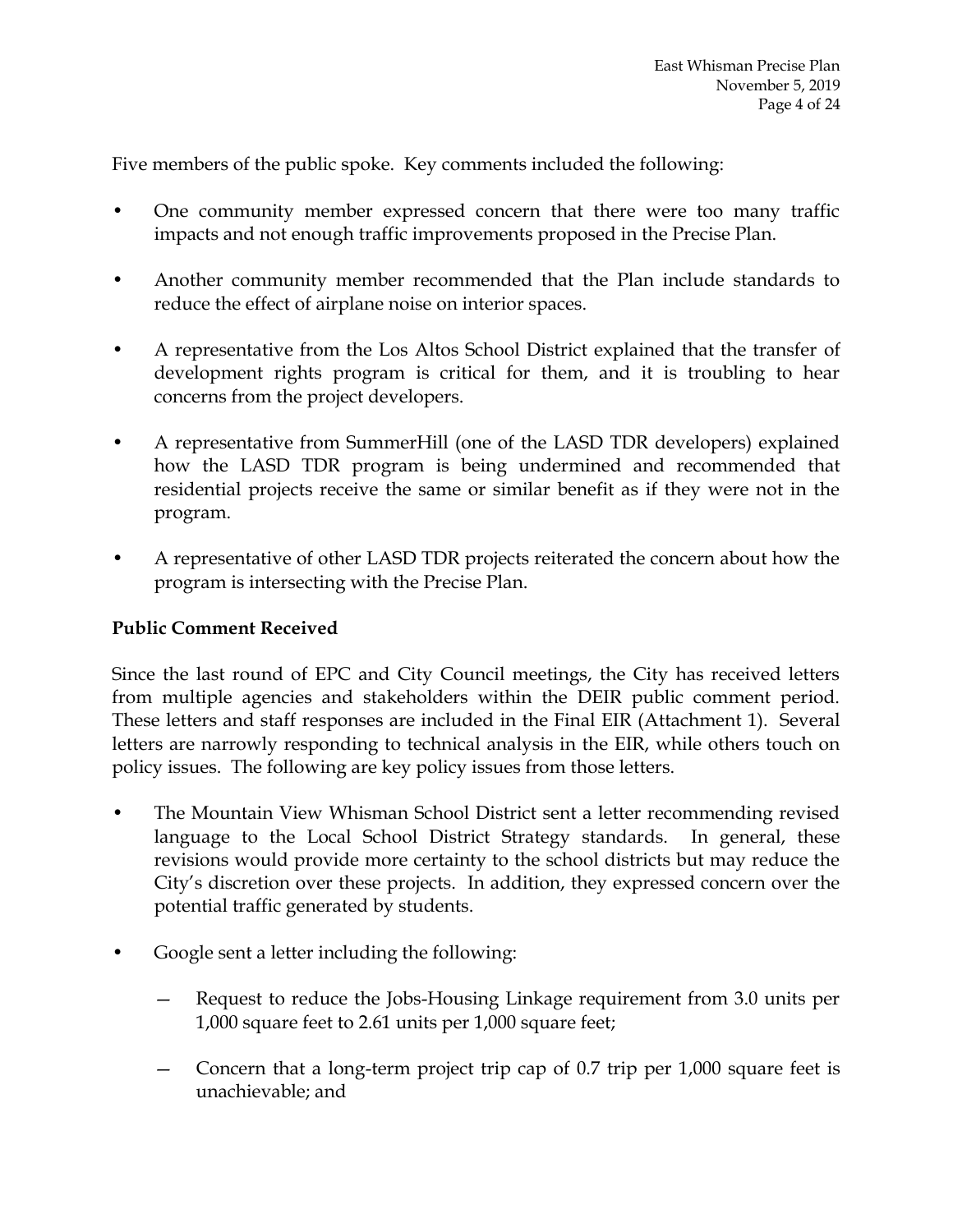- Other comments and questions related to EIR assumptions, groundwater contamination requirements, building heights, and VMT calculations.
- Other letters were received from Albert Jeans, NASA, City of Sunnyvale, Caltrans, and VTA and are included in the Final EIR in Attachment 1.

Additional letters are provided in Attachment 11 and include the following:

- One letter was received from Stephen Finn, a property owner at the corner of North Whisman Road and East Middlefield Road. The letter requested flexibility in the Whisman Road Transition Area, an FAR exemption for residential parking, and clarification regarding local workforce and prevailing wage requirements.
- A more recent letter was received from Google requesting rights to the Development Reserve when projects have an approved Master Plan. More information about this issue is provided in Attachment 10—Other Precise Plan Changes.
- A letter was received from SummerHill Housing Group regarding the disincentive to stay with the LASD TDR program (as discussed later in this report), modifications to building height standards, and flexibility in street design standards.
- A letter was received from Miramar Capital regarding the disincentive to stay with the LASD TDR program (as discussed later in this report).

# **ANALYSIS**

#### **Report Structure**

Staff has identified recommended changes to the public draft of the Precise Plan, based on either City Council direction, EPC direction, public comment, or further staff review as discussed below. These changes can be clearly seen in the strike-out version of the Precise Plan in Attachment 4, or as further modified at the end of the Resolution in Attachment 4.

Attachment 10 includes descriptions of minor Precise Plan changes and changes based on clear City Council direction. In addition, staff may identify and seeks authority to make other nonsubstantive text changes (typos, word order, internal references, and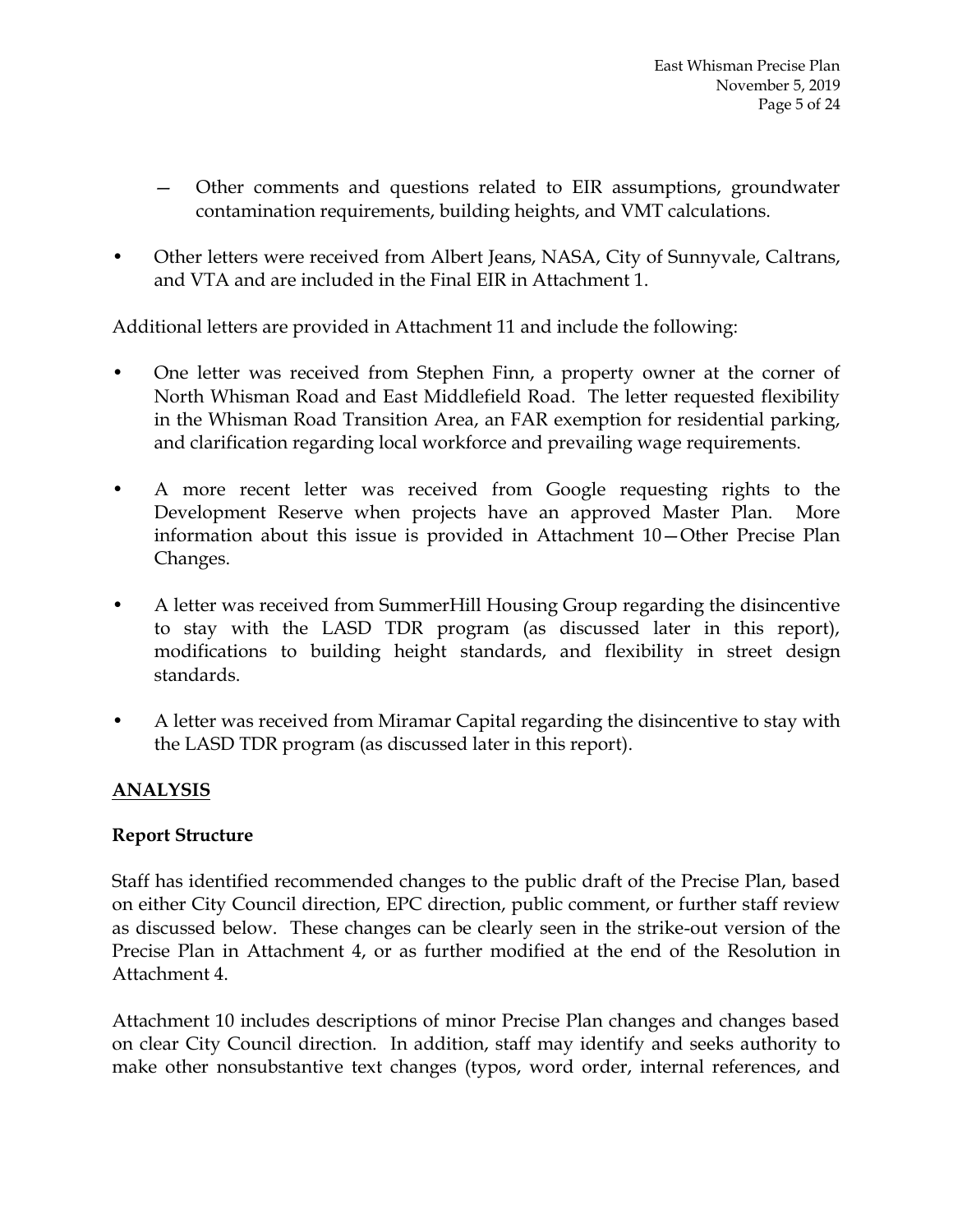other nonpolicy language) after approval but prior to final publishing of the Precise Plan.

The remainder of this report includes the following key public draft revisions:

- Additional height allowances near the Middlefield Station.
- Jobs-Housing Linkage procedures and guidelines.
- Office transportation demand management (TDM) requirements.
- Open area standards.

Staff is seeking Council confirmation of the Revised Precise Plan direction on these topics.

In addition, the report also includes the following key topics for final Council direction:

- Determination of a community benefits value for Bonus FAR development in East Whisman.
- Consideration of residential Los Altos School District Transfer of Development Right (LASD TDR) development project incentives.

Lastly, the report includes summaries of the proposed Zoning Amendments, General Plan Amendments, and EIR.

# **High-Rise Standards Near Middlefield Station**

At the June 25, 2019 City Council meeting, Council asked staff to study potential changes that could allow additional building heights consistent with the Precise Plan's goals, such as orienting growth near the Middlefield Station and maintaining neighborhood transitions. Based on this direction, staff developed high-rise standards for the area around the station.

These standards set the expectations for building heights and massing so they do not overwhelm public spaces or affect adjacent neighborhoods while allowing additional flexibility and incentives to create a range of public spaces near the Middlefield Station. They do not change the amount of floor area allowed. They would make it easier for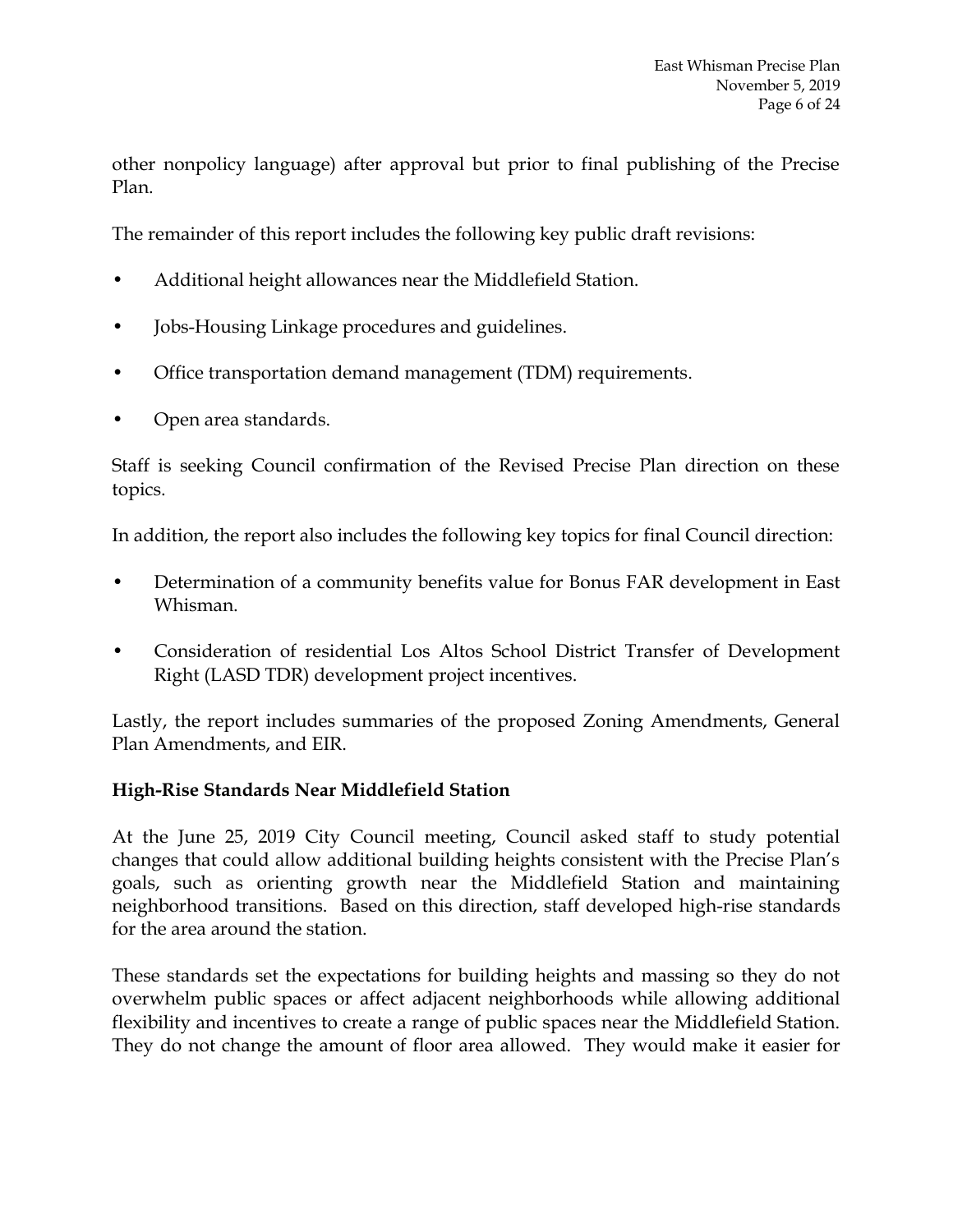developments to build to the maximum density allowed while still providing open spaces and neighborhood commercial uses.<sup>1</sup>

The EPC reviewed the draft standards and recommended changes, including the following:

- The boundary where the high-rise buildings are allowed was expanded to the north;
- The amount of commercial floor area should be proportional to the number of high-rise buildings; and
- High-rise buildings should have exceptional design.

 $\overline{a}$ 

Changes based on this direction are shown in the Resolution in Attachment 4. The following is a summary of the new high-rise standards, which are illustrated in Figure 2.

<sup>&</sup>lt;sup>1</sup> During the outreach process, the community was split about whether to allow buildings higher than 8 stories. Half the groups at the second workshop indicated support for buildings higher than 8 stories near the Middlefield Station, and half did not. 16 of the 24 questionnaires received at the workshop were against buildings taller than 8 stories, but not all participants filled out a questionnaire or answered the question. 54 percent of online survey respondents (77 of 143) supported buildings taller than 8 stories near the station.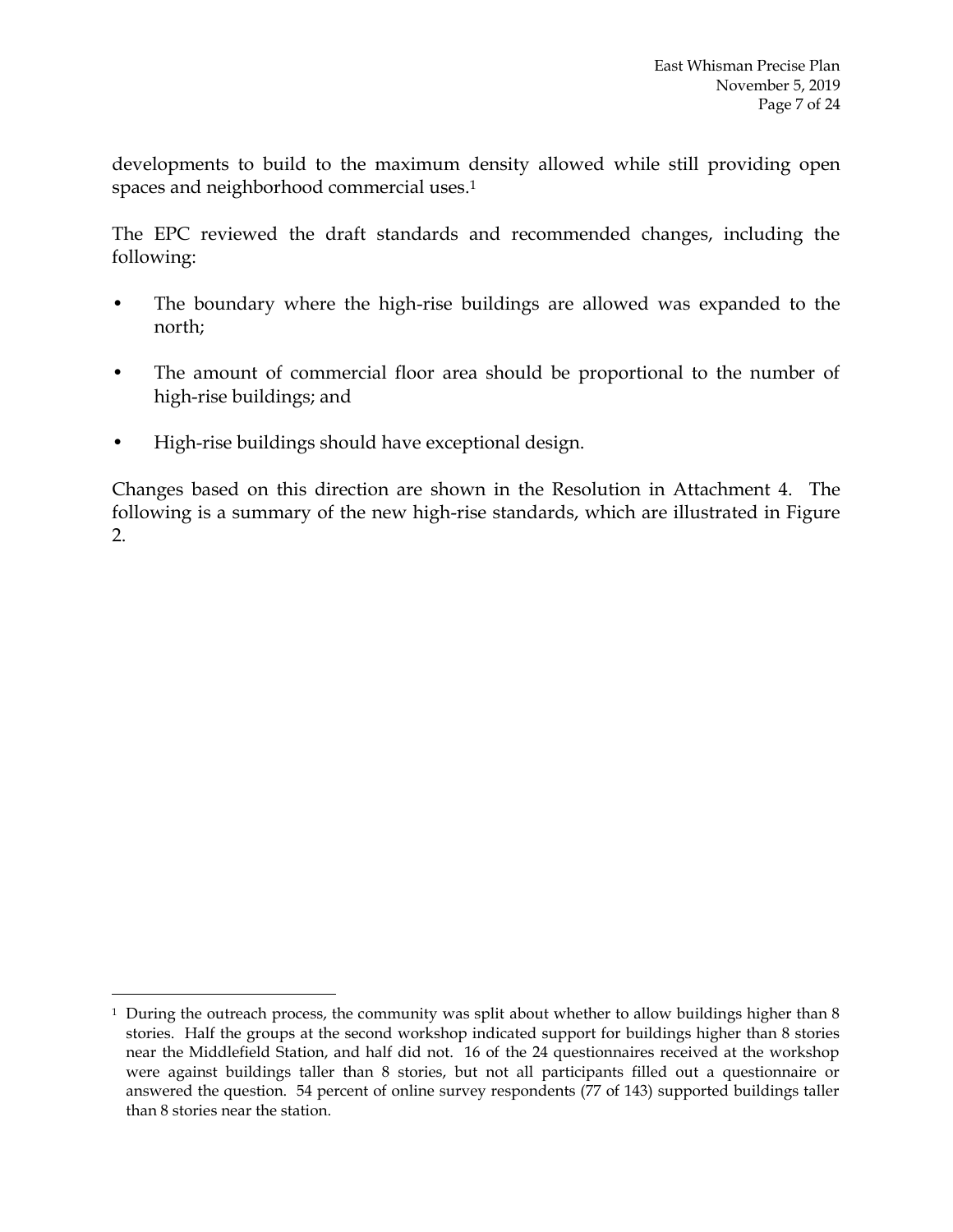

**Figure 2: Massing Diagrams**

New High-Rise Standards: Projects within 750' of the Middlefield Station, except within 200' of the Precise Plan boundary and including the parcels between Ellis Street and Logue Avenue, south of the Medium-Intensity Subarea (Figure 3), may be allowed up to 135' (about 11 or 12 stories) with the following additional requirements:

- *• CLUP*—Consistency with the Moffett Field Comprehensive Land Use Plan (CLUP), which may further limit heights in certain parts of this area;
- *• Neighborhood Commercial and Open Areas—*Projects must include ground-floor neighborhood commercial and open areas in excess of minimum standards;
- *• Height Variety—*A variety of building heights must be provided;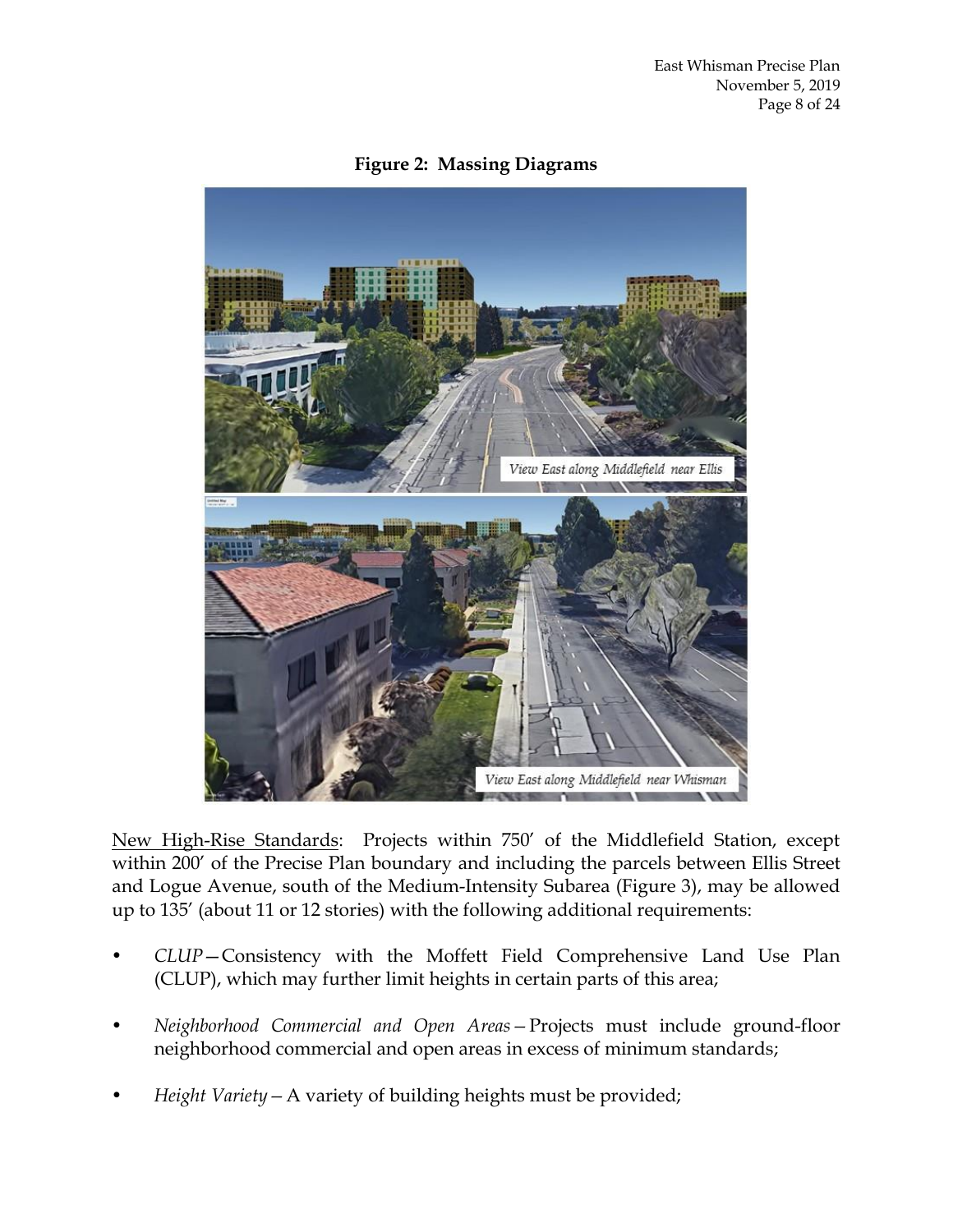- *• Separation—*Tall buildings must be separated by 100'; and
- *• Facade Width—*Facades may not exceed 190' in width.



**Figure 3: Height Exception Area**

#### **Jobs-Housing Linkage**

On August 19, 2019, City staff convened a meeting with developers regarding the Jobs-Housing Linkage program and other requirements of the Precise Plan. Developer comments included the following:

- *• Feasibility—*Concern about the feasibility of the new ratio (3.0 units per 1,000 square feet). It may not be possible for office to bear the full feasibility gap of residential.
- *• Timing—*Developers desire a longer timing window since there are limited properties in East Whisman that are negotiating leases at a time.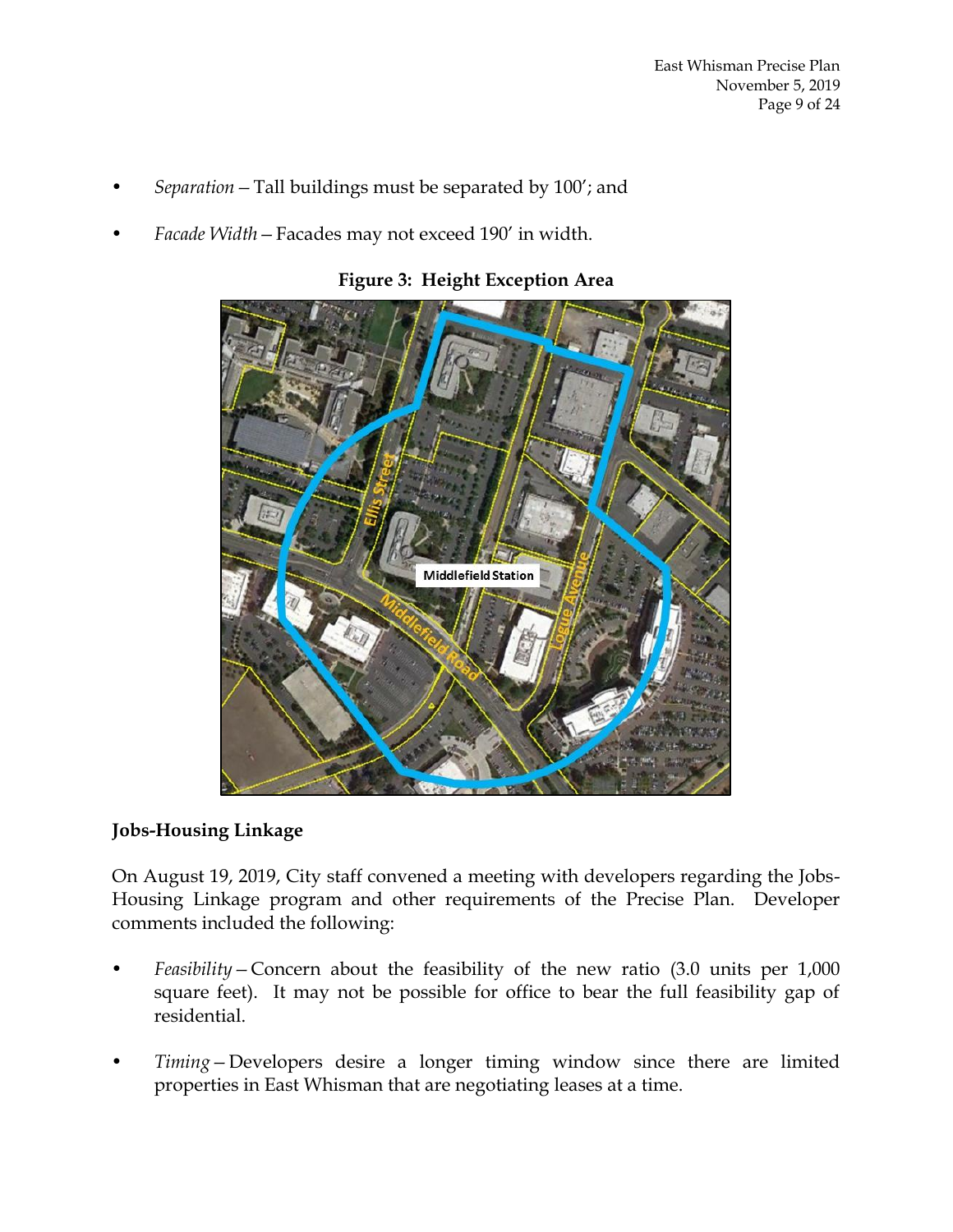- *• Respect Deals—*The City should not have discretion over the deals between developers.
- *• Credit Marketplace—*Create a marketplace for buying and selling housing credits and demolished office.

Staff considered this input and is recommending the following revisions to the Precise Plan:

- *•* Detailed timing requirements were removed and replaced with references to the Jobs-Housing Linkage Program Administrative Guidelines in order to add flexibility and opportunities for creative procedures.
- *•* Detailed list of potential strategies were removed to ensure Council has oversight of specific linkage proposals and applicants are not led to believe that certain linkage actions would automatically be approved.
- *•* Additional language was added clarifying that transferred floor area does not count as net new office floor area and is not subject to community benefits or a school strategy requirement. This is intended to reduce the risk to developers of taking part in the floor area transfer process. Net new office floor area (e.g., from the Development Reserve) would still be subject to community benefit and school strategy requirements.

The preliminary draft Jobs-Housing Linkage Program Administrative Guidelines are included in Attachment 6. These guidelines include procedures that the City may consider when office developments apply with a jobs-housing linkage plan.

While other procedures are possible in the Guidelines, the recommended procedure is that office and residential development submit applications together. If the office project needs to be significantly delayed relative to the residential development, the applicant would need to negotiate a development agreement. If the residential project needs to be significantly delayed relative to the office project, the City may consider it if the applicant can create an enforceable legal instrument that requires the existing office/industrial uses to be removed and residential to be built within a certain time.

In addition, the Guidelines provide additional flexibility for how long a residential development may hold onto its rights to allocate its transferred floor area and its rights to partner with an office developer. An office developer must submit a complete formal application within five years of the residential project's first building permit.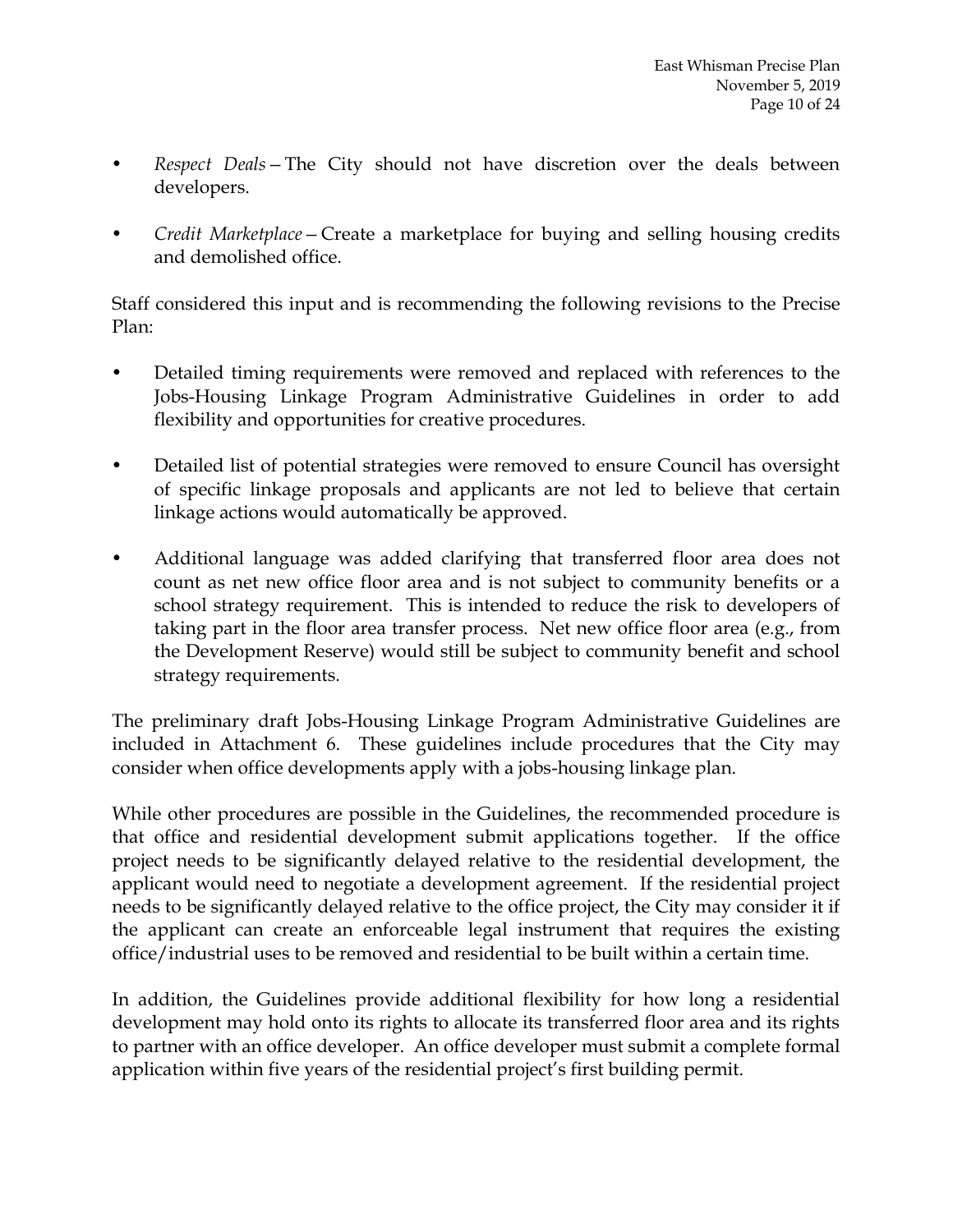The draft guidelines also include other direction, such as dedication of land for affordable housing, prepayment of impact fees, and other procedures.

### **Office TDM Requirements (Section 3.9.1)**

Google's letter in response to the EIR (in Attachment 1) expressed concern about the feasibility of the ultimate trip rate goal. Other developers have also expressed this concern. After further staff analysis, the Precise Plan was revised to provide more flexibility for implementation of the trip cap while maintaining the overall aggressive trip cap goal.

The previous goal was 0.7 a.m. trip per 1,000 square feet for all new development. The recommended new goal, consistent with the Draft EIR analysis and the TDR Bonus Alternative, is an *average* of 0.95 a.m. trip and 0.88 p.m. trip, including new development and older, existing ("legacy") office, R&D, and industrial development. This new strategy is expected to result in approximately the same number of trips generated by the district as the previous standard, but it may depend on how development occurs. For example, if more, smaller projects are built, the previous standard would result in fewer trips, but if fewer larger projects are built, the revised standard would result in fewer trips.

The revision has the following primary benefits:

- Consistency with the Precise Plan EIR is more assured.
- Developers can allocate their trip caps between new and legacy development, creating an incentive for additional buildings to control their trips with TDM programs.
- The City can require more or less aggressive trip caps from new development over time based on an analysis of legacy development and the remaining trip capacity of the district.

While this change adds flexibility in implementation, it also adds complexity in calculating a specific project's trip requirement. To provide that calculation, staff will prepare an Office Trip Cap Phasing and Administrative Guidelines to help staff and developers implement this requirement. This document will include the following:

- How to calculate specific projects' trip caps based on the areawide average;
- How to apply TDM programs to other sites;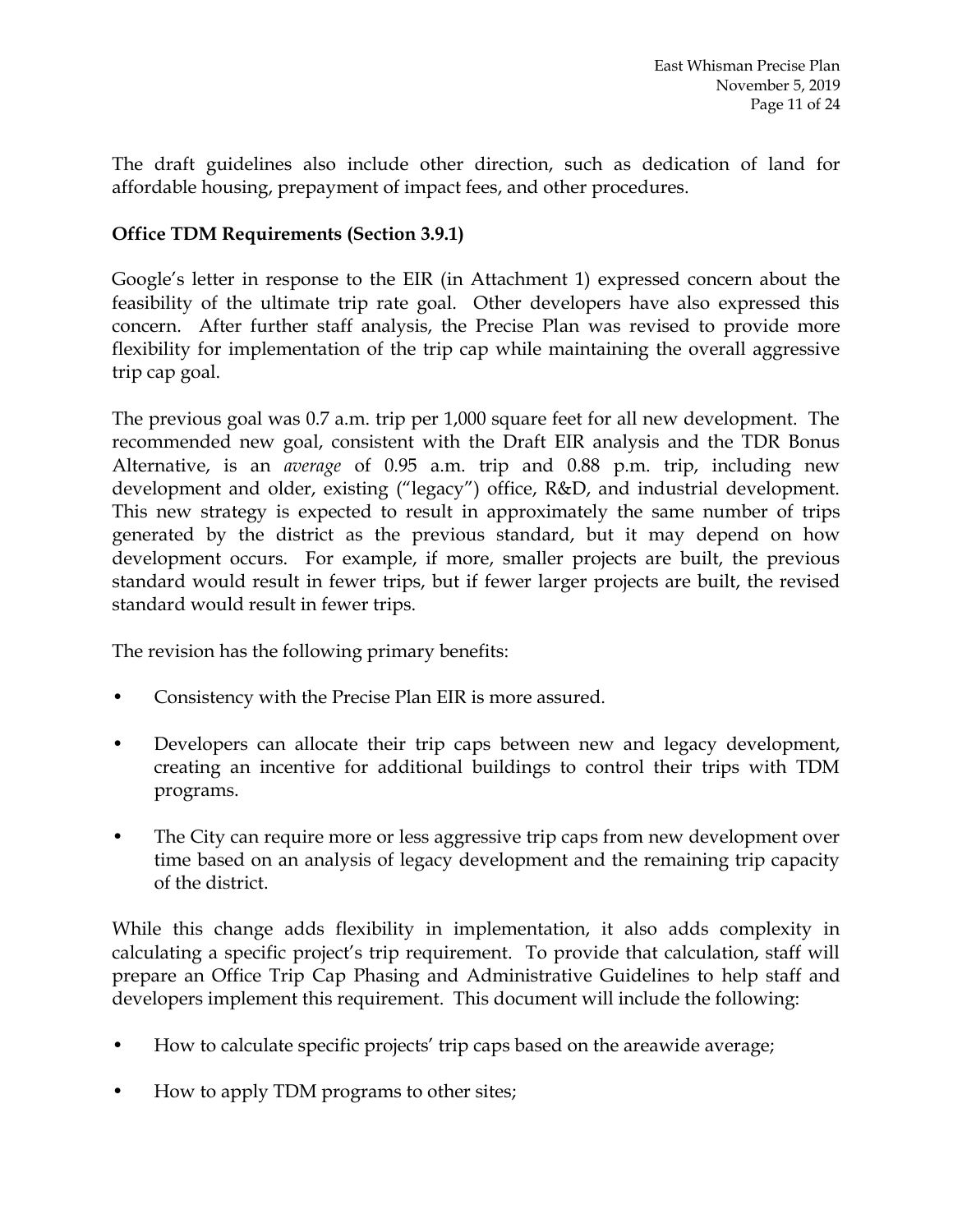- How monitoring of congestion may affect trip-cap requirements; and
- How early flexibility in trip cap requirements may be phased out (i.e., based on the construction of housing which will improve the efficacy of TDM programs).

Since the Precise Plan is a policy document, some details of the office TDM program were removed from the draft and will be included in the administrative document.

### **Open Area Standards**

Developer letters and other public comment expressed concern regarding the Precise Plan's open area standards. Developers recommended that the Precise Plan count interior common (e.g., fitness) rooms, public paths, and smaller spaces towards "common usable open area." This proposal was based on the potential of these spaces to fulfill specific recreational activities (such as walking a dog). Staff does not recommend these changes because the intention of the standard is to maximize the size of open area spaces so residents can engage in *a range* of active and passive recreational activities. If the developer recommendations were followed, then new development would include smaller open areas that would not have as much utility for future residents.

However, staff is recommending changes to the open area standards for the highintensity, mixed-use area. This is based on recent analysis that, at the highest densities, the amount of required open area would be unrealistic for high-density developments and may create a disincentive for achieving that higher density. For example, at 150 units per acre (the highest densities expected within a 3.5 FAR development), the common usable open area requirement in the Public Draft Plan would result in approximately 35 percent to 52 percent of lot area (depending on whether private open area is provided). This is not a feasible amount of open area for development at those densities, especially considering the space needs for circulation and other site constraints. To provide some context, Table 3 below includes two examples of recent, feasible open area percentages for developments at approximately 40 to 110 units per acre.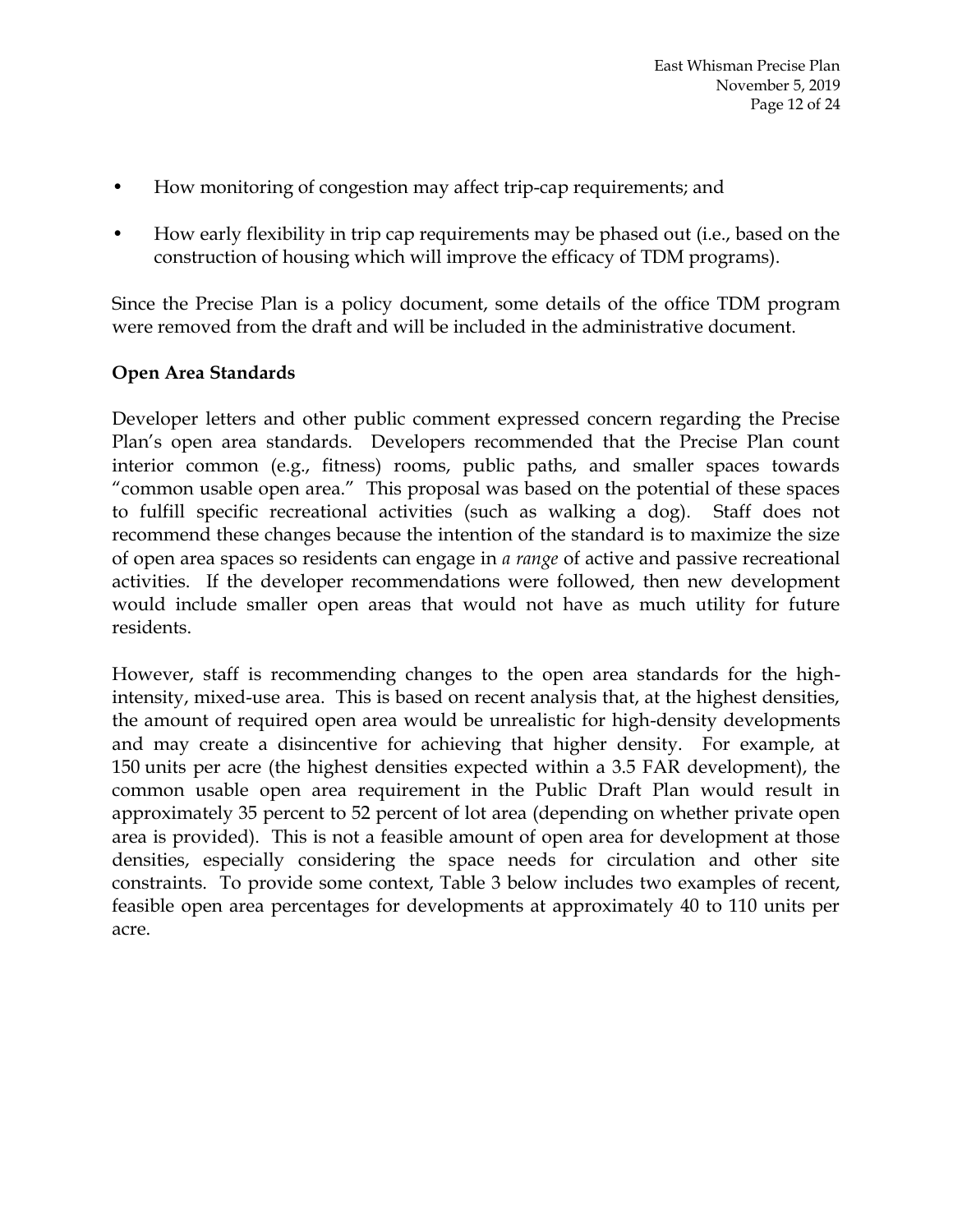| <b>Address</b>       | Units | Lot Size | <b>Common Usable</b><br>Open Area* | Percent |
|----------------------|-------|----------|------------------------------------|---------|
| 1255 Pear Avenue     | 635   | 656,000  | 158,000                            | 24      |
| 400 San Antonio Road | 583   | 229,000  | 48,000                             |         |

# **Table 3: Example Development Open Areas**

\* As defined by the East Whisman Precise Plan.

 $\overline{\phantom{a}}$  , where  $\overline{\phantom{a}}$  , where  $\overline{\phantom{a}}$ 

To address this issue, staff proposes the following changes:

• Lower the minimum common usable and private open area standard in the highintensity, mixed-use area to a rate consistent with the North Bayshore Precise Plan and roughly equal to 30 percent of lot area for the highest densities, as shown in Table 4 (see Section 3.4—Mixed-Use Character Area).

# **Table 4: Proposed Open Area Standards**

|                    | <b>Previous Standard</b> | New Standard             |  |
|--------------------|--------------------------|--------------------------|--|
| Common Usable Open | 100 square feet per unit | 80 square feet per unit  |  |
| Area Minimum       |                          |                          |  |
| Total Private and  | 150 square feet per unit | 120 square feet per unit |  |
| Common Usable Open |                          |                          |  |
| Area Minimum       |                          |                          |  |

- Allow flexibility for residential and commercial mixed-use projects to combine the required common usable open areas, subject to compatibility (such as adjacency, hours, and users' needs), accessibility, and other considerations (see Section 3.3.3— General Open Area Standards).
- Allow greater flexibility for emergency access areas and wider public paths to count to common usable open areas, if they have a range of open area amenities (see Section 3.3.3—General Open Area Standards).
- A new open area standard for hotels based on the number of rooms, instead of providing open area based the amount of their structure parking (See Sections 3.4 and 3.5—Mixed-Use and Employment Area Character Areas).

**Council Question No. 1: Does the City Council support the recommended modifications to the Draft Precise Plan language regarding High-Rise Standards, Jobs-Housing Linkage, Office TDM, and Open Area?**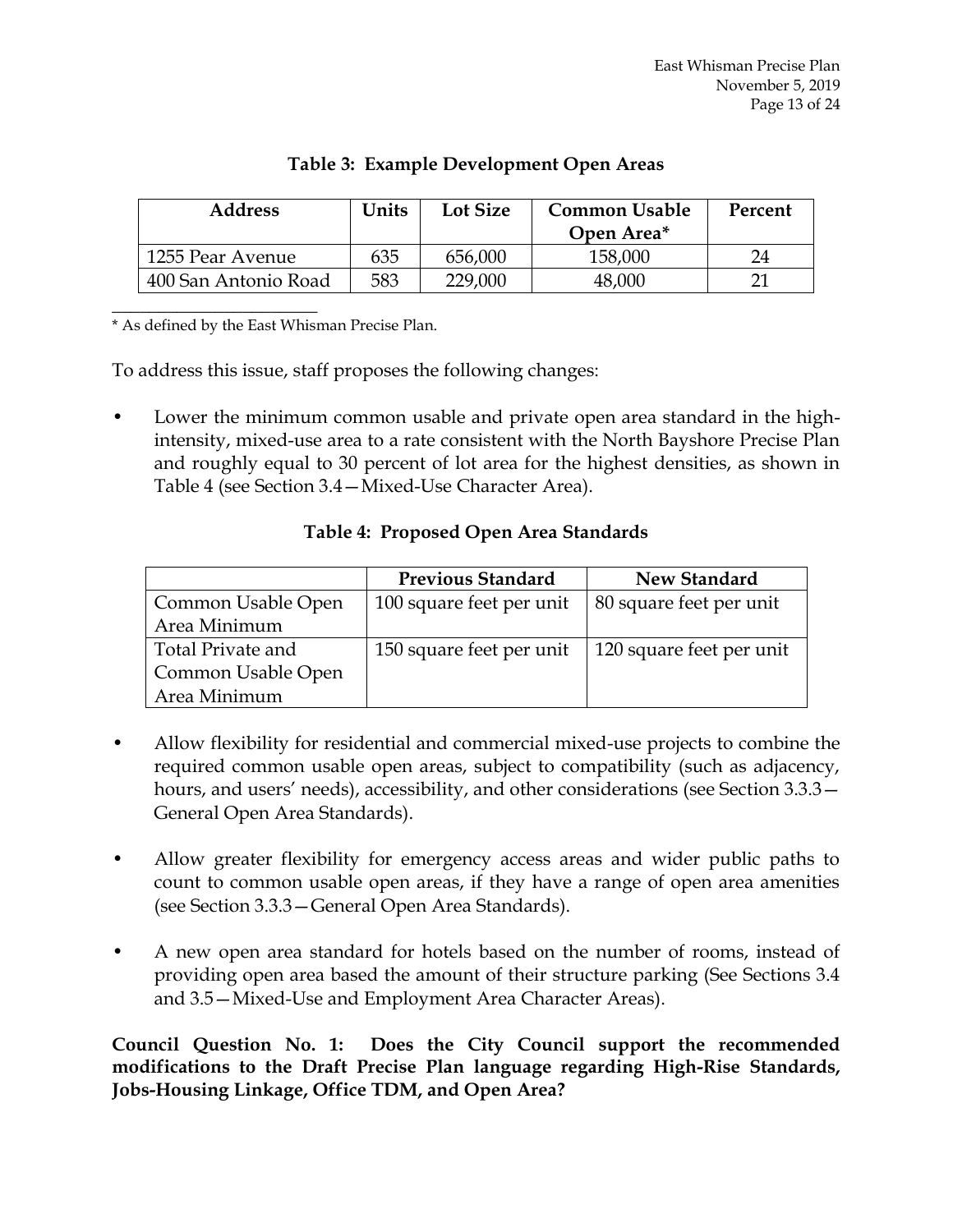### **Council Question No. 2: Does the City Council wish to modify any other parts of the Draft Precise Plan?**

### **Community Benefits Value**

 $\overline{a}$ 

Community benefits are expected from developments when they build more than 0.4 FAR office or more than 1.0 FAR residential or hotel. Potential categories that community benefits can be used for can be found in Section 6.1.2 (Table 33), including affordable housing, transportation and utility improvements, open spaces, support for small businesses, shared parking, and additional support for schools.

In the El Camino Real and San Antonio Precise Plans, an expected value for community benefits was established based on reasonable developer returns for Bonus FAR projects. A similar analysis was conducted for East Whisman, for both residential and office development (Exhibit A to Attachment 7). Several factors differentiated the East Whisman analysis; however:

- The jobs-housing linkage is currently impossible to value, as a benefit for residential or a cost for office.
- Residential development with reasonable developer returns is not feasible based on the analysis, but this analysis may not reflect all project sizes and configurations, or the jobs-housing linkage benefits.
- The school strategy contribution is not firmly established. However, based on direction provided at the October 15, 2019 School Strategy study session, inputs of \$10 per square foot (residential) and \$20 per square foot (office) were assumed.

Staff recommends community benefit values of \$25 per bonus square foot office and \$5 per bonus square foot residential and hotel. The office community benefits value was established based on a residual value analysis of a prototypical development.<sup>2</sup> Since residential projects are less feasible, the community benefits value was established based on a reasonably small amount that also ensures residential projects contribute to the improvement in the neighborhood. Staff also recommends reevaluation of

<sup>2</sup> Using a pro forma model, Strategic Economics calculated the "residual value" that would be generated by a prototypical development after accounting for all development costs and a target developer return. The residual value represents an estimate of the project's potential capacity to provide community benefits: in other words, the maximum dollar amount the office prototype could contribute before the project becomes financially infeasible.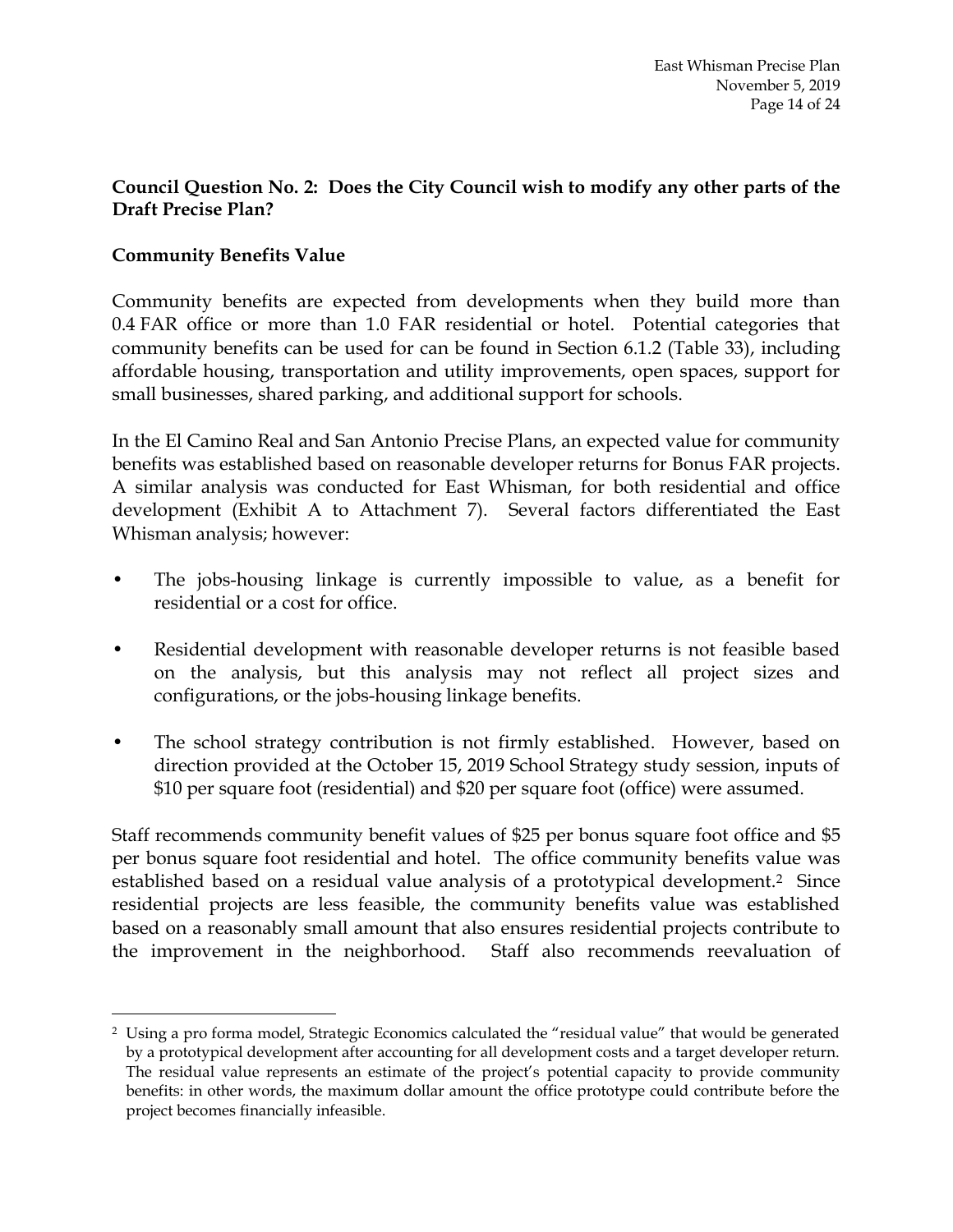community benefits expectations when jobs-housing linkage values can be better determined, possibly within the next five years.

The resolution in Attachment 7 also includes language allowing City Council to set a different community benefits for LASD TDR projects (see next section).

# **Council Question No. 3: Does the City Council support the Community Benefits values be as proposed in Attachment 7?**

If not, the Council could adopt a different community benefits value or not adopt a community benefits value now and require case-by-case negotiations on projects until a community benefits value can be adopted.

# **Los Altos School District TDR Projects**

There are five development projects under review in the East Whisman area, which are providing funding for a new Los Altos School District (LASD) school in the San Antonio area under a "Transfer of Development Rights" (TDR) program. In addition, one other site has offered funding, but it has not yet submitted a development application (the Vanni project site). Of the six total TDR projects, two are residential projects, and four are office projects, including Vanni.

On May 7, 2019, the City Council gave staff direction regarding these projects' compliance with the Jobs-Housing Linkage program. Specifically, Council allowed these four office projects to go forward collectively, subject to limitations. The intent of this option was to consider the TDR projects as a group, limiting their ability to partner outside the group, and enforcing the balance within the group.

This had the unforeseen consequence that it created an incentive for residential projects to leave the TDR program, forcing the possibility of three undesired outcomes:

- Residential projects could leave the TDR program and gain the ability to sell their Jobs-Housing Linkage benefit to other projects, leaving the office TDR projects "unbalanced" and creating a net increase of 243,000 to 515,000 square feet of office (depending how you count the Vanni project on North Bernardo Avenue).
- If the City expects East Whisman residential projects in the LASD TDR program (to keep balance), but those residential projects do not receive the Jobs-Housing Linkage benefits, LASD would likely be unable to sell additional floor area. This could lead to failure of the TDR program, unless the City is willing to lose the jobshousing balance.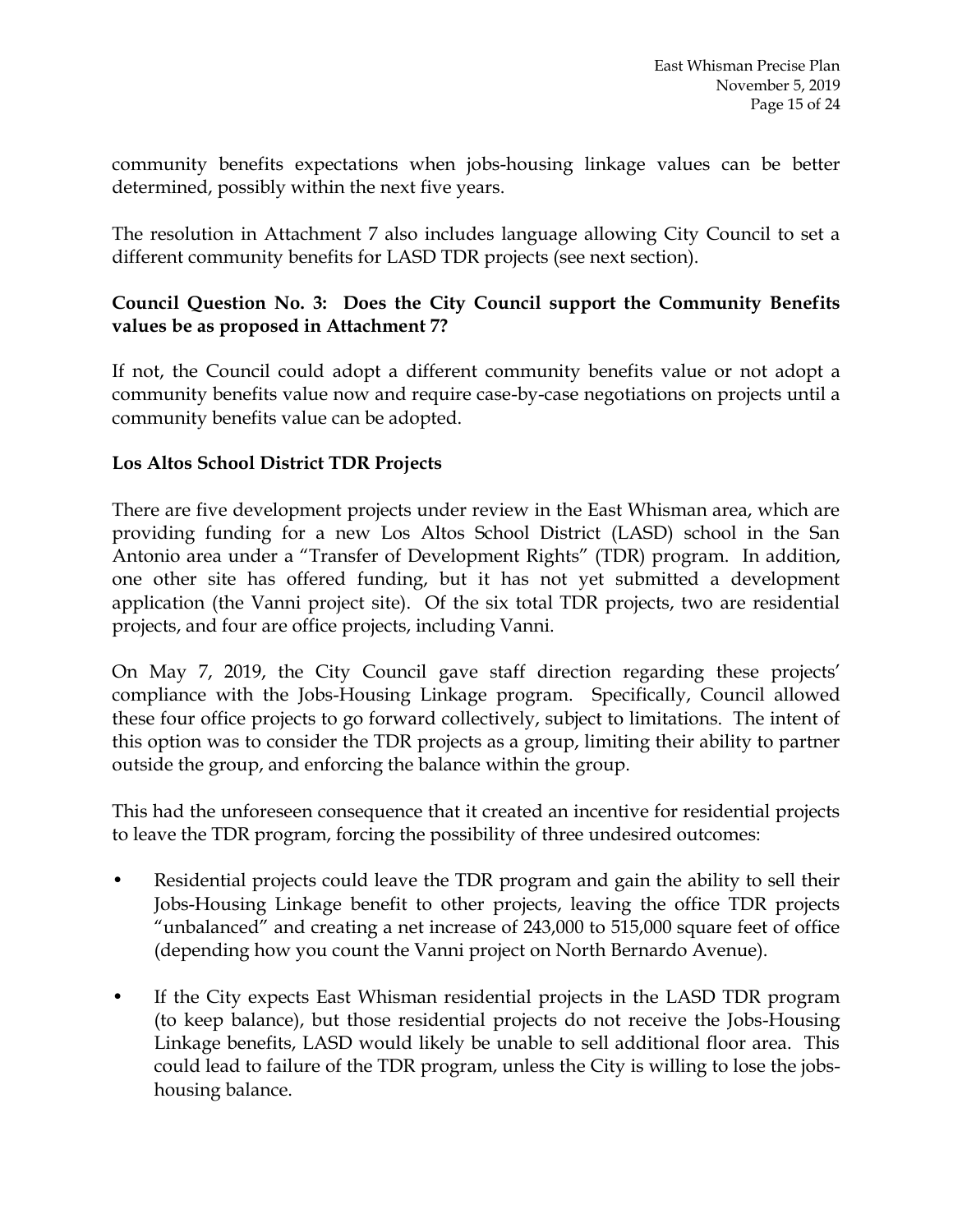• Office projects could be forced to pay off residential projects to keep them in the program. If this occurs, office projects would likely withdraw their application since the residential projects would have the incentive to take all value from the office developments. This would likely lead to failure of the TDR program.

To eliminate these outcomes, staff is recommending the following incentives be offered to the residential projects (SummerHill at 355-401 East Middlefield Road and Miramar at 400 Logue Avenue), to encourage them to stay in the LASD TDR program.

1. Allow SummerHill and Miramar to sell their demolished office floor area, plus allow them to partner with office development for Development Reserve office floor area after calculating the balance between their projects and the Sand Hill and Sobrato office projects. If Sand Hill or Sobrato withdraw any of their applications, SummerHill and Miramar would receive more Development Reserve office area on which to base a partnership. If the amount of office is more than the amount of residential (for example, if one residential project withdraws, but not the other), the residential project(s) would be allowed to sell their demolished floor area but would not be able to partner with an office developer for Development Reserve floor area.<sup>3</sup>

This would remove any "rights" Vanni may have had to remaining office area under Council's previous direction. However, those "rights" would not have existed if SummerHill and Miramar withdrew from the TDR program. Vanni is welcome to offer SummerHill and Miramar partnership offers to reacquire those rights. If Vanni withdraws based on this direction, LASD would need to find another buyer for 100,000 square feet of floor area.

2. Apply SummerHill's BMR program to Miramar, and make it a condition of the TDR. SummerHill received authorization for a BMR program on October 16, 2018, which included 15 percent of their rental units at Moderate Income and 10 percent of their rental units at Low Income. This is equivalent to 9 percent and 6 percent of their total units (including ownership), respectively. Staff recommends applying the latter standard to both projects to equalize them based on their different ratios of ownership and rental units. This is a benefit for the projects: the proposed BMR

 $\overline{a}$ 

<sup>3</sup> This section refers to "demolished floor area" and "Development Reserve floor area". Under the Jobs-Housing Linkage Program, residential projects can sell the office/R&D floor area they are replacing. This floor area is not considered net new, and is exempt from certain fees and contributions. Alternately, residential projects can partner with office developers and satisfy their Jobs-Housing Linkage requirement. This potentially unlocks some Development Reserve floor area for that office developer.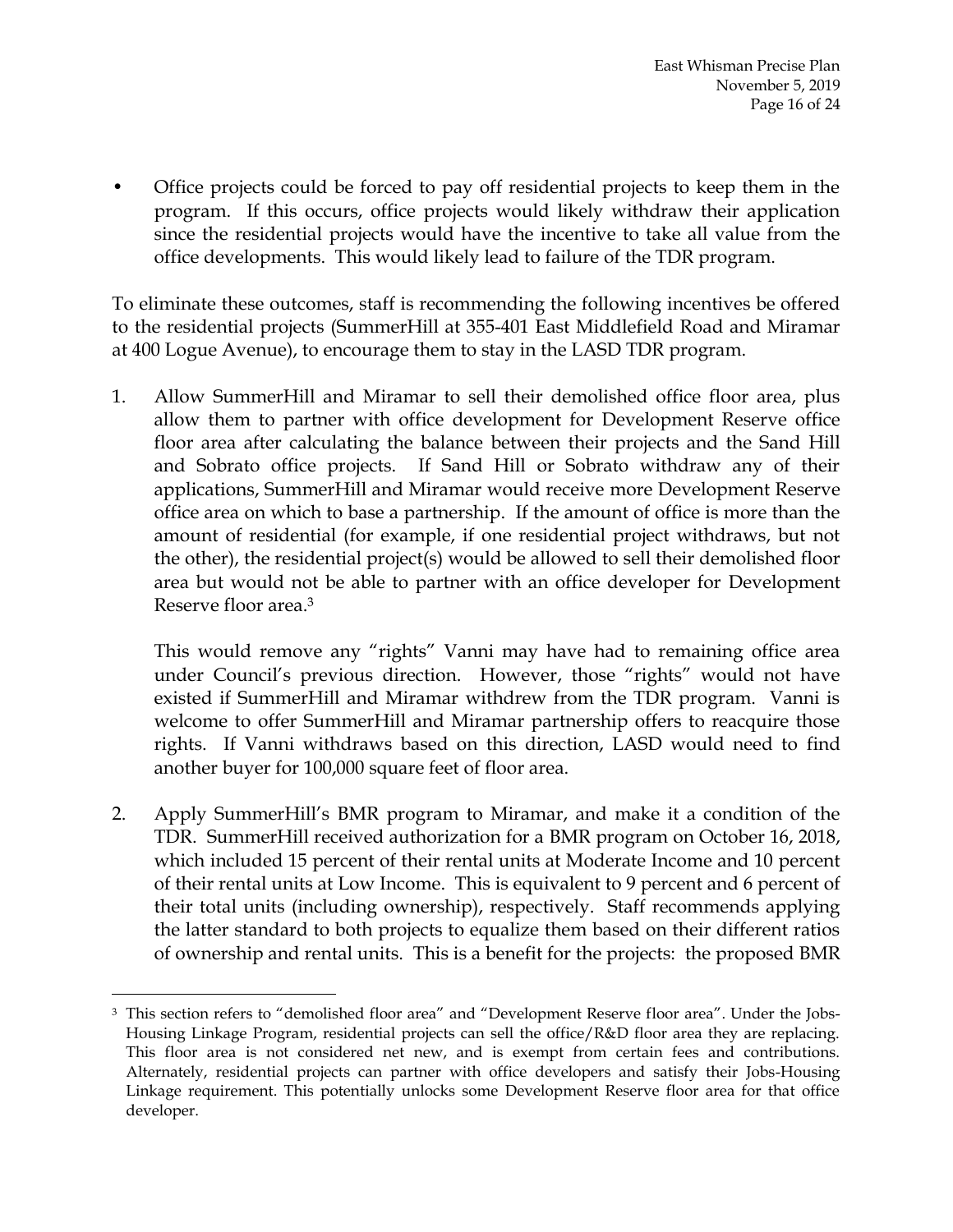program has fewer very low-income units than would otherwise be required and has no affordable ownership units which would otherwise be required. However, it does maintain the 15 percent affordability goal within Bonus FAR projects. This program is based on the exceptions to standards the Precise Plan allows when associated with TDR.

Staff notes that the residential and office projects have already received significant benefits from being part of the LASD TDR program, including early review of developments and flexibility on some development standards. Office projects are being exempted from the Jobs-Housing Linkage program. If any projects withdraw and attempt to resubmit without the TDR, they would be subject to a new review process that could significantly change their project designs.

If the residential projects withdraw from the TDR program despite the recommended incentives, staff recommends maintaining the higher community benefit requirement on office, but otherwise allowing the jobs-housing imbalance.

### *EPC Input*

The EPC discussed this issue and recommended that the residential projects should receive incentives to stay in the TDR program. They also commented that it is important that the LASD program be maintained.

# **Council Question No. 4: Does the City Council endorse the incentives for residential LASD TDR projects?**

#### *Alternatives:*

- 1. Allow office projects (not including Vanni) to proceed without the jobs-housing linkage requirements, and allow residential projects full rights to their jobshousing linkage benefit, resulting in a jobs-housing imbalance among the projects.
- 2. Require office projects to comply with the Jobs-Housing Linkage program. This could result in their withdrawal and failure of the LASD TDR program.
- 3. Reduce Community Benefit contributions for LASD TDR projects. This would provide an additional incentive for these developments to stay with the program. As currently designed, the five developments under review would contribute about \$9.7 million in community benefits at the values proposed in the previous section. The City Council could reduce their community benefit expectation which would reduce the amount of community benefits received.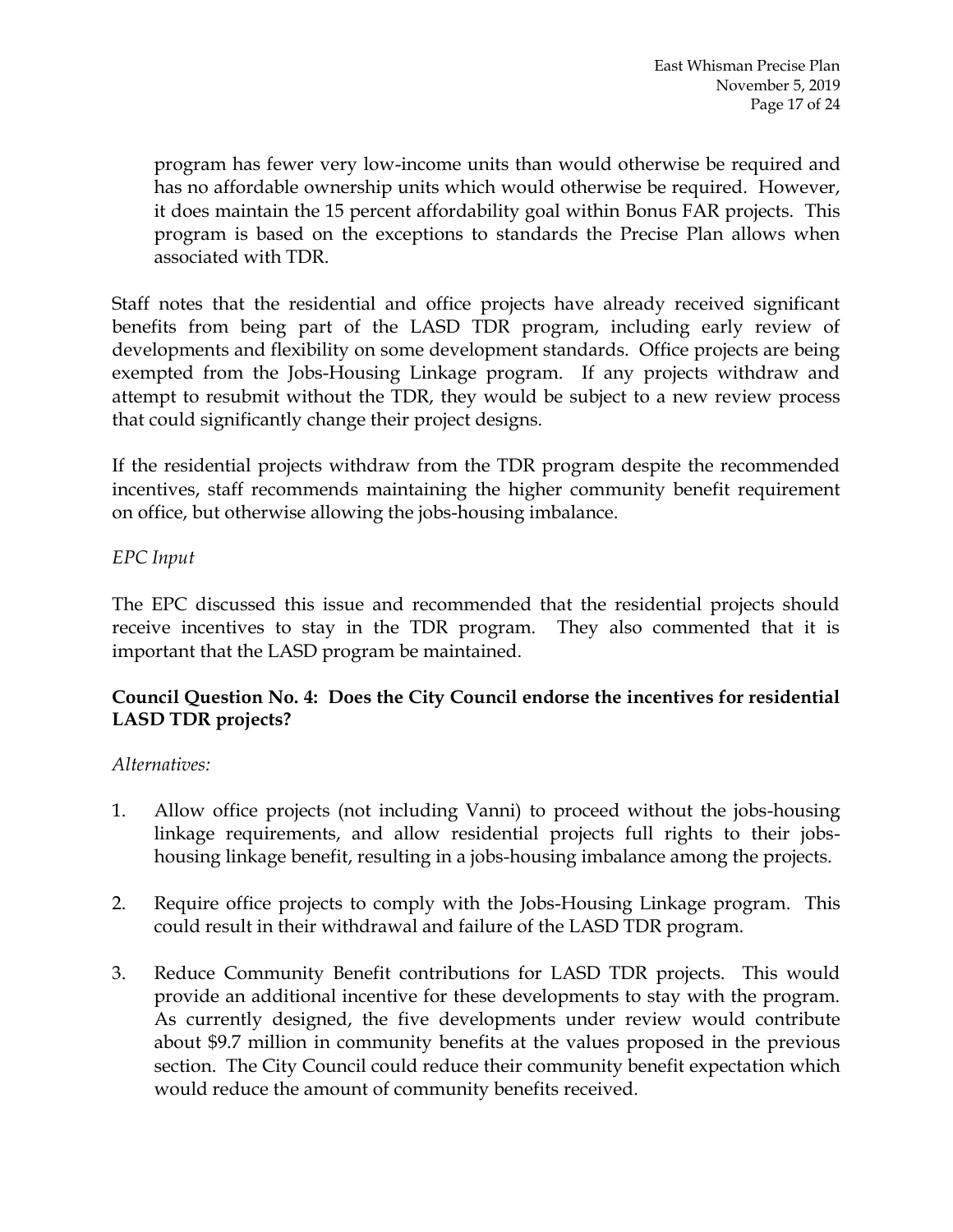### **General Plan Update**

The Precise Plan requires General Plan amendments, which are attached to this Council report (Attachment 2). The proposed General Plan amendments reflect policy direction established through the Precise Plan process, including outreach, and EPC and City Council direction.

General Plan Text Amendment: These amendments create a new East Whisman Mixed-Use Designation and update the Change Area policies consistent with the Plan. The East Whisman Mixed-Use Designation is similar to the North Bayshore Mixed-Use Designation, reflecting the specific heights and FARs proposed for the area.

General Plan Map Amendment: This amendment modifies the 2030 General Plan Land Use Map to apply the East Whisman Mixed-Use Land Use Designation to the Mixed-Use Character Area and the Village Center.

### **Zoning Text Amendment**

The East Whisman Precise Plan would replace the existing zoning for the area. The zoning for this area includes the –T (Transit) floating zone, which allows higherintensity office (up to 0.5 or 0.65 FAR) near light rail stations. It also intends to implement land use, circulation, and urban design policies, encouraging rail, bicycle, and pedestrian travel in these areas. The new Precise Plan will implement these same objectives but with different strategies and at higher intensities. In addition, the Transit-Oriented Development Permit is only applied within that zone. Staff is recommending removing these sections of the Zoning Code since they are no longer needed (Attachment 5).

#### **Final Environmental Impact Report**

An Environmental Impact Report (EIR) was prepared to conform with the California Environmental Quality Act (CEQA), CEQA Guidelines (California Code of Regulations 15000, *et seq.*). The EIR evaluates the potential environmental impacts that might reasonably be anticipated to result from implementation of the Precise Plan. The Draft EIR was prepared for the City by David J. Powers, Inc., and is available at [www.mountainview.gov/eastwhisman.](http://www.mountainview.gov/eastwhisman)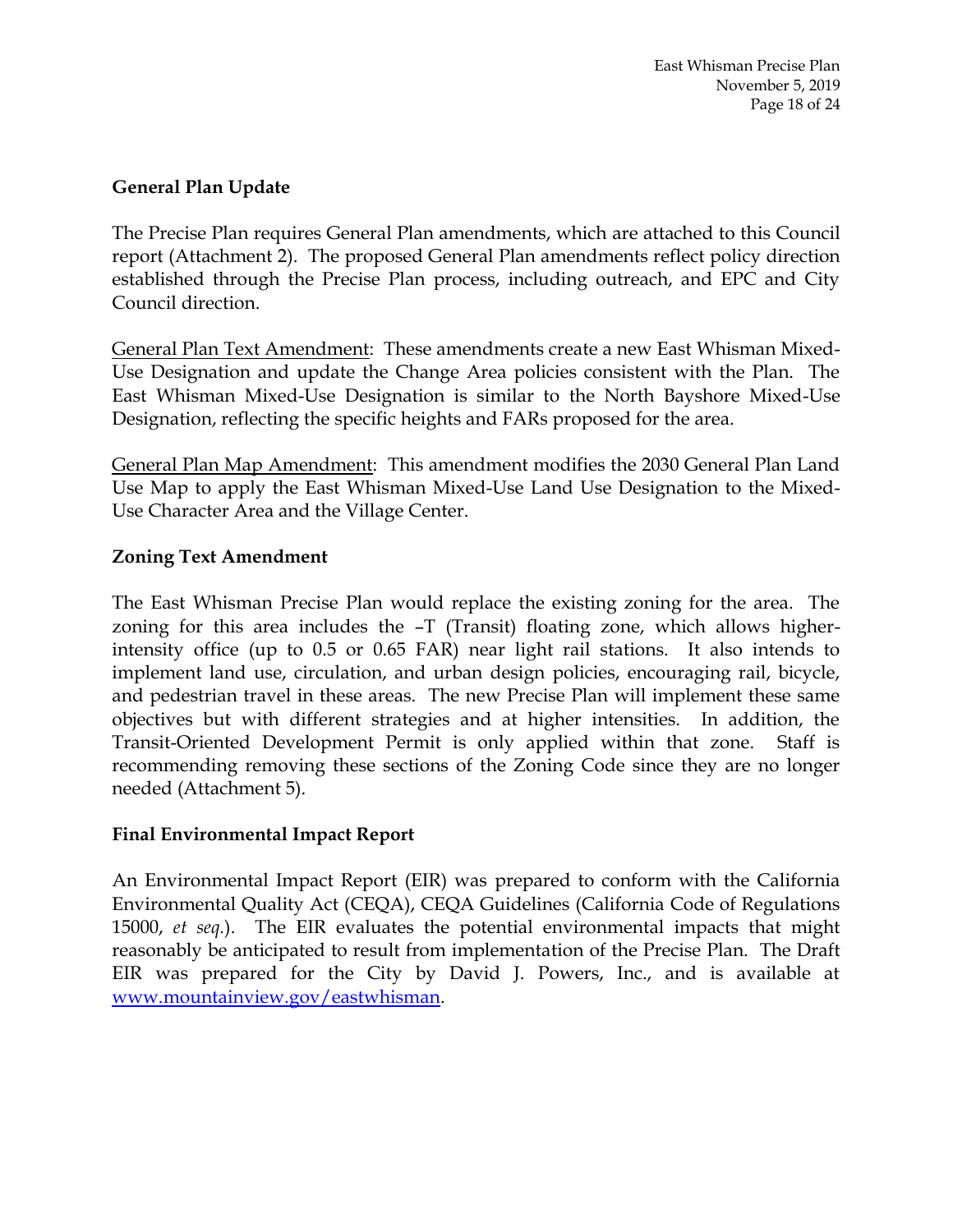#### 1. *Notice of Preparation*

In 2017, the City circulated a Notice of Preparation (NOP) to help identify the types of impacts that could result from the proposed project as well as potential areas of controversy. The NOP was mailed to public agencies (including the State Clearinghouse), organizations, and individuals considered likely to be interested in the proposed project and its potential impacts. A scoping meeting on the Draft EIR was held on September 7, 2017. Comments received by the City on the NOP and at the scoping meeting were taken into account during the preparation of the Draft EIR.

#### 2. *Draft EIR—Summary*

The Draft EIR (Attachment 12) was made available for public review on June 7, 2019 and was distributed to local and State responsible and trustee agencies. The Draft EIR and an announcement of its availability were posted electronically on the City's website, and hard copies were available for public review at the City of Mountain View Community Development Department and the Mountain View Library. The CEQA-mandated 45-day public comment period was from June 7, 2019 to July 22, 2019.

#### 3. *Final EIR*

Copies of all responses to comments and EIR text revisions (which, together with the Draft EIR, comprise the Final EIR) were made available to the public on September 20, 2019 in the Mountain View Community Development Department, the City's website, and the Mountain View Public Library. The City received eight written letters with comments on the Draft EIR. A response to all the comments is included in the Final EIR, which is attached to this report.

#### 4. *Significant Unavoidable Impacts and Additional Plan Strategies*

#### *Key Plan Strategies*

Although the project results in significant unavoidable impacts, due in part to high baseline congestion and the need for improvements outside our control, it should be noted that the Precise Plan includes a strong policy framework of the following strategies that seek to lessen new development's impact on the environment:

• *Mix of Uses*—A new mix of diverse uses, including residential and supportive retail services, will add a complementary set of uses to the predominant office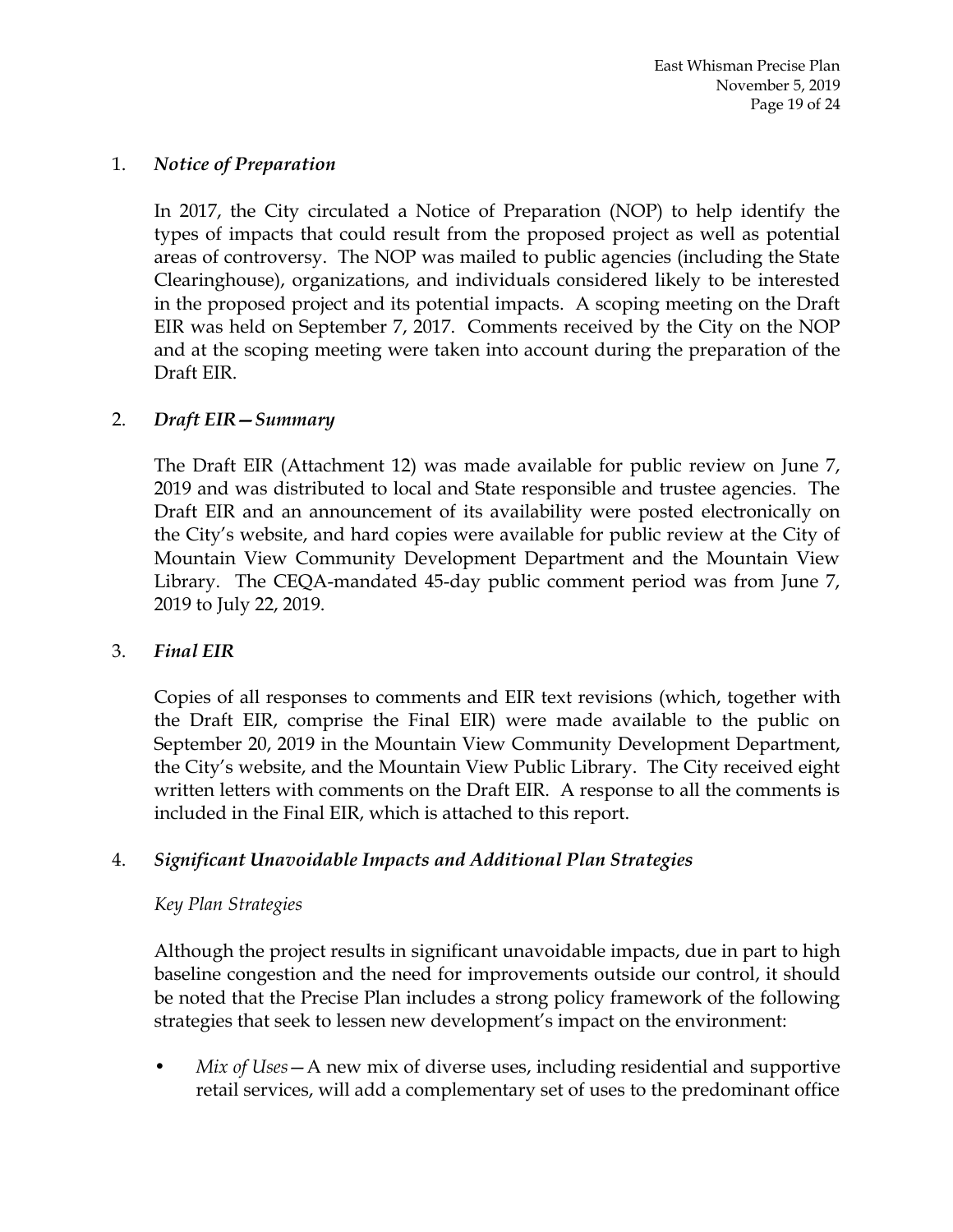uses in the area. This will result in more new area for residents and employees biking or walking to destinations in the area, thereby reducing their need for private autos for some of their daily trips.

- *Parking Requirements*—The Plan imposes an average maximum parking requirement of one to two spaces per unit. This standard will help reduce the number of residential vehicles in the area and, therefore, reduce overall trips in the area. The Plan also requires unbundled parking—separately pricing residential parking spaces from rent of an apartment unit—to support residents who do not wish to own a private car in East Whisman.
- *Multi-Modal Transportation Improvements*—The Plan includes significant new multi-modal transportation improvements, including new pedestrian and bicycle connections within East Whisman and to adjacent neighborhoods.
- *Transportation Performance Monitoring*—The City will continue to monitor and enforce trip counts at office developments and will begin monitoring trips from new residential developments as well.

Two significant unavoidable impacts were identified in addition to roadway operation deficiencies (which cannot be considered impacts under SB 743). All other impacts of the project would be mitigated to less-than-significant levels with incorporation of the Precise Plan standards and guidelines, applicable project-level mitigation measures, and General Plan policies and actions identified in this EIR.

#### *Vehicle Miles Traveled Impact*

As discussed in the June 25, 2019 City Council Study Session (Attachment 13), the DEIR identifies a significant impact to project-generated VMT. The project team used an ad hoc threshold based on State guidelines of 15 percent below Citywide or Countywide average VMT. This is a significant, unavoidable impact. However, the East Whisman Precise Plan is a reduction in VMT from existing uses, many of which will remain as "legacy" development within the district. While significant measures to reduce vehicle trips are included in the Precise Plan, the land use changes and TDM levels necessary to reduce the impact to less-than-significant levels are not feasible.

# *Transit Delay Impact*

The Precise Plan will result in delay at intersections used by buses, which is a significant impact. Since many of these intersections are located outside the City and the City cannot solely guarantee its implementation, this impact is designated as significant and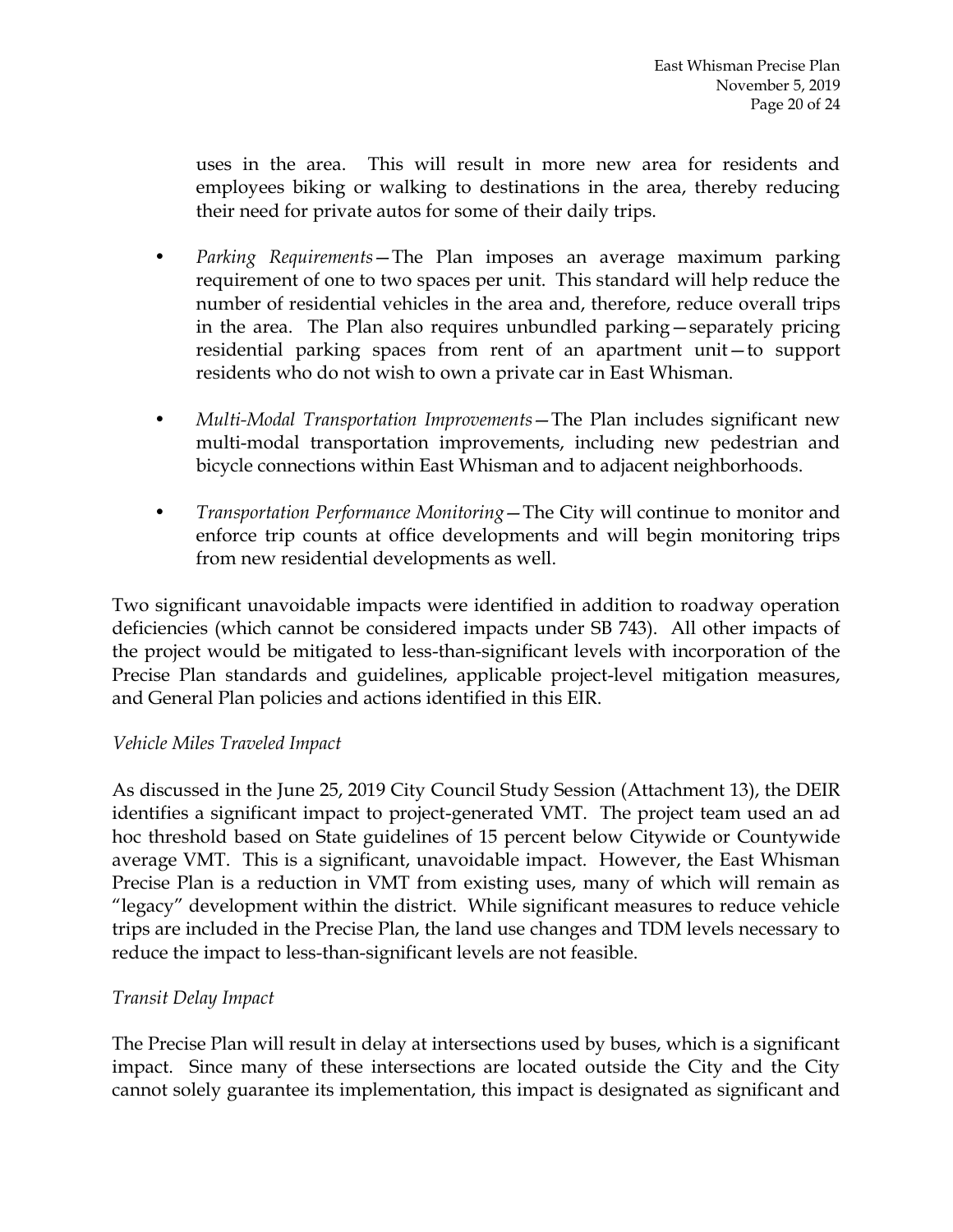unavoidable. However, the City will work with neighbors and regional agencies to improve intersections, roadways, and transit performance.

#### *Intersection and Freeway Deficiencies*

As discussed in the June 25, 2019 City Council Study Session (Attachment 13), the DEIR identifies roadway deficiencies at four City intersections (that cannot be addressed without street widening) and seven regional intersections. In addition, deficiencies at up to 80 regional freeway segments were also identified.

#### *Statement of Overriding Considerations*

The significant and unavoidable impacts require the adoption of a Statement of Overriding Considerations by the City Council at the time the Final EIR is certified. A Statement of Overriding Considerations demonstrates that the benefits of a project outweigh the significant unavoidable impacts. The following key benefits of the project have been included in the attached "Statement of Overriding Considerations" with additional details in Attachment 1.

- Includes significant new land use strategies in the area such as "character area targets" that blend a mix of uses with multi-modal transportation options for new residents and employees. These strategies will allow area residents and employees to make local trips in the area by walking and biking. This will help reduce the area's vehicle miles traveled per capita and use of private automobiles, thereby helping achieve longer-range goals to lessen air pollution, traffic impacts, and greenhouse gas emissions;
- Improves the area's and City's job-housing balance by allowing up to 5,000 new units in East Whisman and a jobs-housing linkage program, ensuring they will be provided prior to new office development;
- Provides a strategy to increase the amount of affordable housing in the area; and
- Sets requirements for new public parks and open spaces, providing valuable passive and active recreation amenities for nearby residents.

#### **FISCAL IMPACT**

The project team prepared a fiscal impact report (Attachment 14), which analyzed the increase in annual property tax, sales tax, transient occupancy tax, and other revenues resulting from the project. The analysis also analyzed the increase in service costs based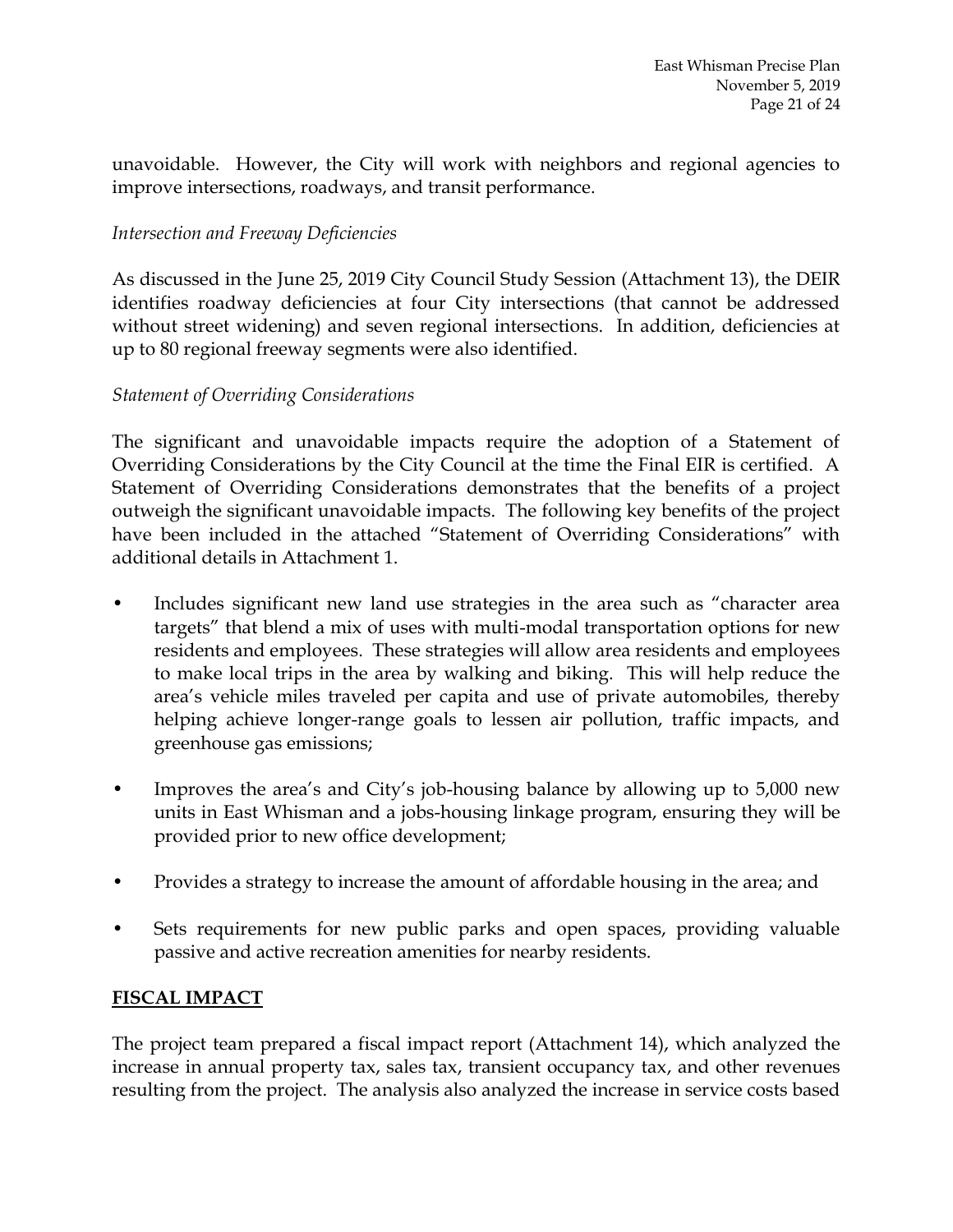on the projected increase in population and employees. The additional service cost would be due to possible additional staffing in areas such as Police and Planning, in addition to new park and roadway maintenance costs, etc. The outcomes of this analysis are summarized in Table 5. In sum, full build-out of the Precise Plan has the potential to be fiscally beneficial as the Plan's projected growth and future revenues would likely exceed expenditures.

| Project Increase in Annual Revenue      | \$15,429,200 |  |  |
|-----------------------------------------|--------------|--|--|
| Project Increase in Annual Expenditures | \$5,427,400  |  |  |
| Net Increase                            | \$10,001,800 |  |  |

| Table 5: Summary of Annual Revenues and Expenditures |  |  |  |  |  |
|------------------------------------------------------|--|--|--|--|--|
|------------------------------------------------------|--|--|--|--|--|

In addition to the annual costs, the Precise Plan proposes significant capital improvements, including open spaces and transportation, water and sewer infrastructure. Funding these one-time costs may be through a number of sources, including developer fees, community benefits and grants, which are summarized in Section 6.7 of the Precise Plan (Funding Strategy). In addition, the Precise Plan includes an action item to prepare a nexus study for impact fees to fund many of these improvements. It is possible that developer sources may not cover all of the Plan's envisioned improvements. If the City prioritizes these improvements prior to collecting developer funds, other sources may need to be used, such as the CIP Reserve.

# **CONCLUSION**

This report is the culmination of more than three years of work, including dozens of City Council, EPC, outreach, and stakeholder meetings.

Prior to adopting the Precise Plan, staff is seeking City Council direction on the following questions:

- 1. Does the City Council support the recommended modifications to the Draft Precise Plan language regarding High-Rise Standards, Jobs-Housing Linkage, Office TDM, and Open Area?
- 2. Does the City Council wish to modify any other parts of the Draft Precise Plan?
- 3. Does the City Council support the Community Benefits values be as proposed in Attachment 7?
- 4. Does the City Council endorse the incentives for residential LASD TDR projects?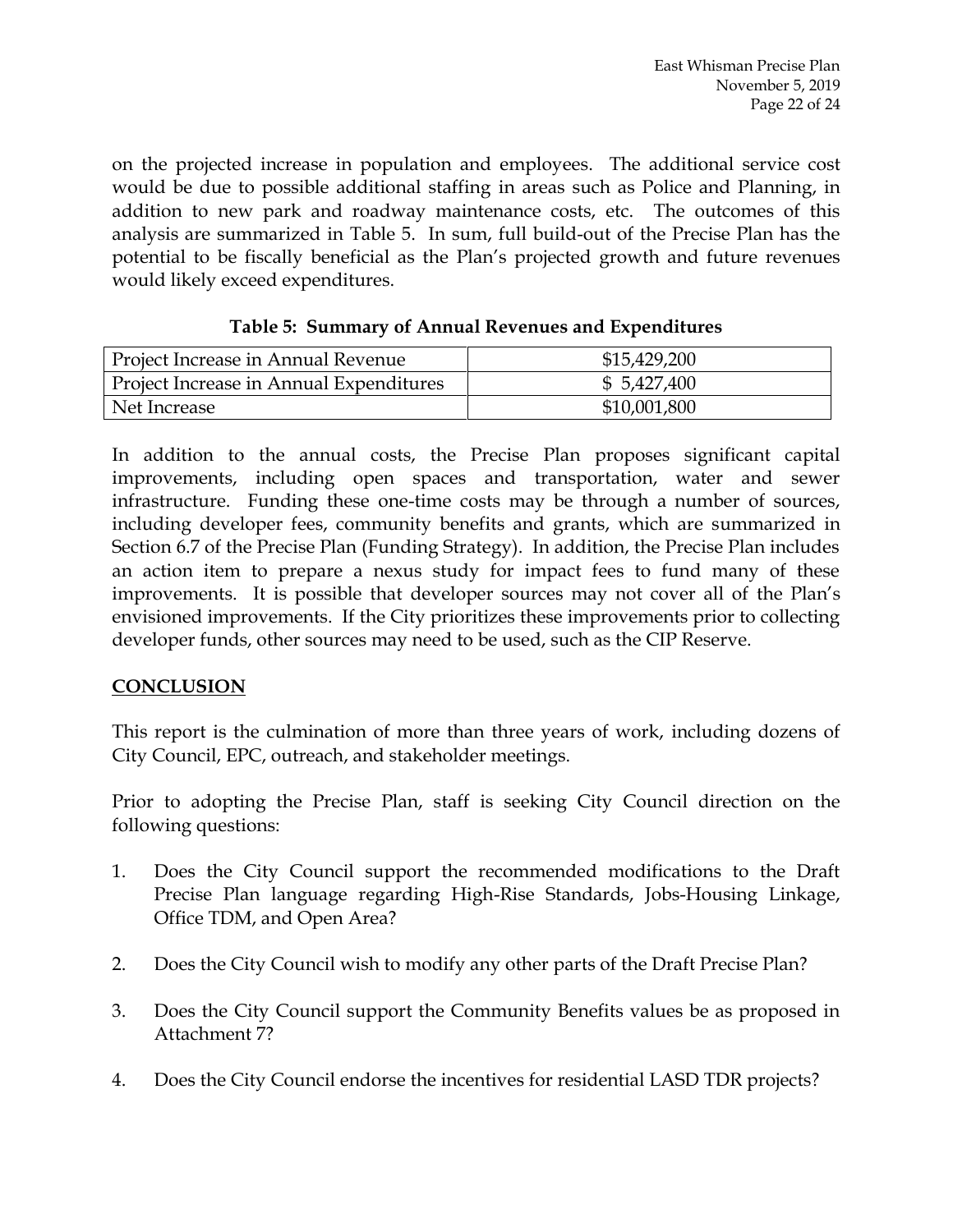### **ALTERNATIVES**

- 1. Make minor modifications to the Precise Plan that are substantially consistent with overall strategies, objectives, principles, and implementation, which would not trigger any additional environmental analysis.
- 2. Do not certify the EIR, do not amend the General Plan, do not adopt the Precise Plan or P District rezoning, and do not adopt the amendment to Chapter 36 of the City Code removing the –T Floating Zone.
- 3. Identify a different jobs-housing linkage strategy for LASD TDR projects.
- 4. Adopt different community benefits values or do not adopt community benefits values at this time.
- 5. Provide other direction.